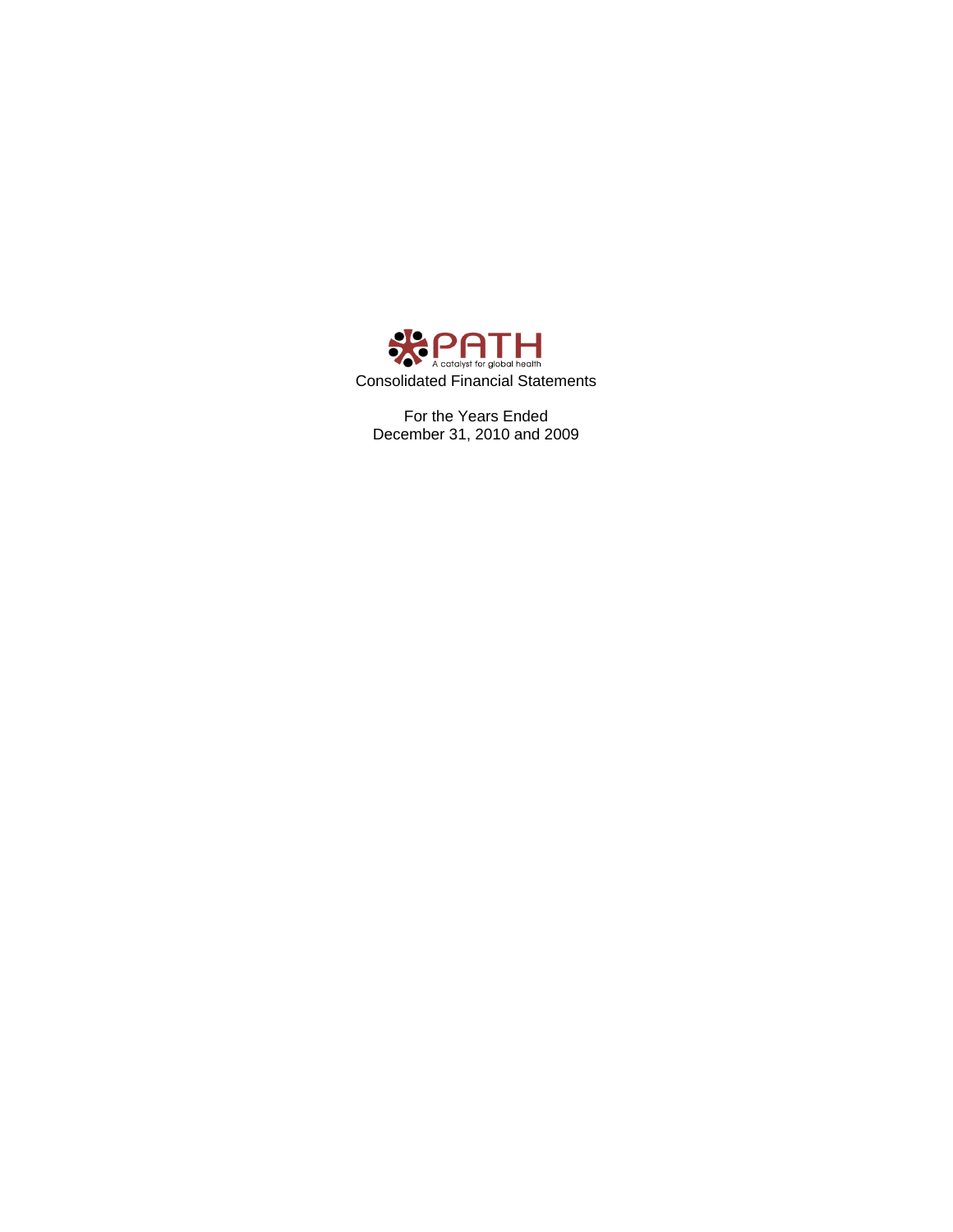# *Table of Contents*

|                                                                                                   | Page     |
|---------------------------------------------------------------------------------------------------|----------|
| Independent Auditors' Report                                                                      |          |
| <b>Consolidated Financial Statements:</b><br><b>Consolidated Statements of Financial Position</b> | 2        |
| <b>Consolidated Statements of Unrestricted Activities</b>                                         | 3        |
| Consolidated Statements of Changes in Net Assets                                                  | 4        |
| <b>Consolidated Statements of Cash Flows</b>                                                      | 5        |
| Notes to Consolidated Financial Statements                                                        | $6 - 21$ |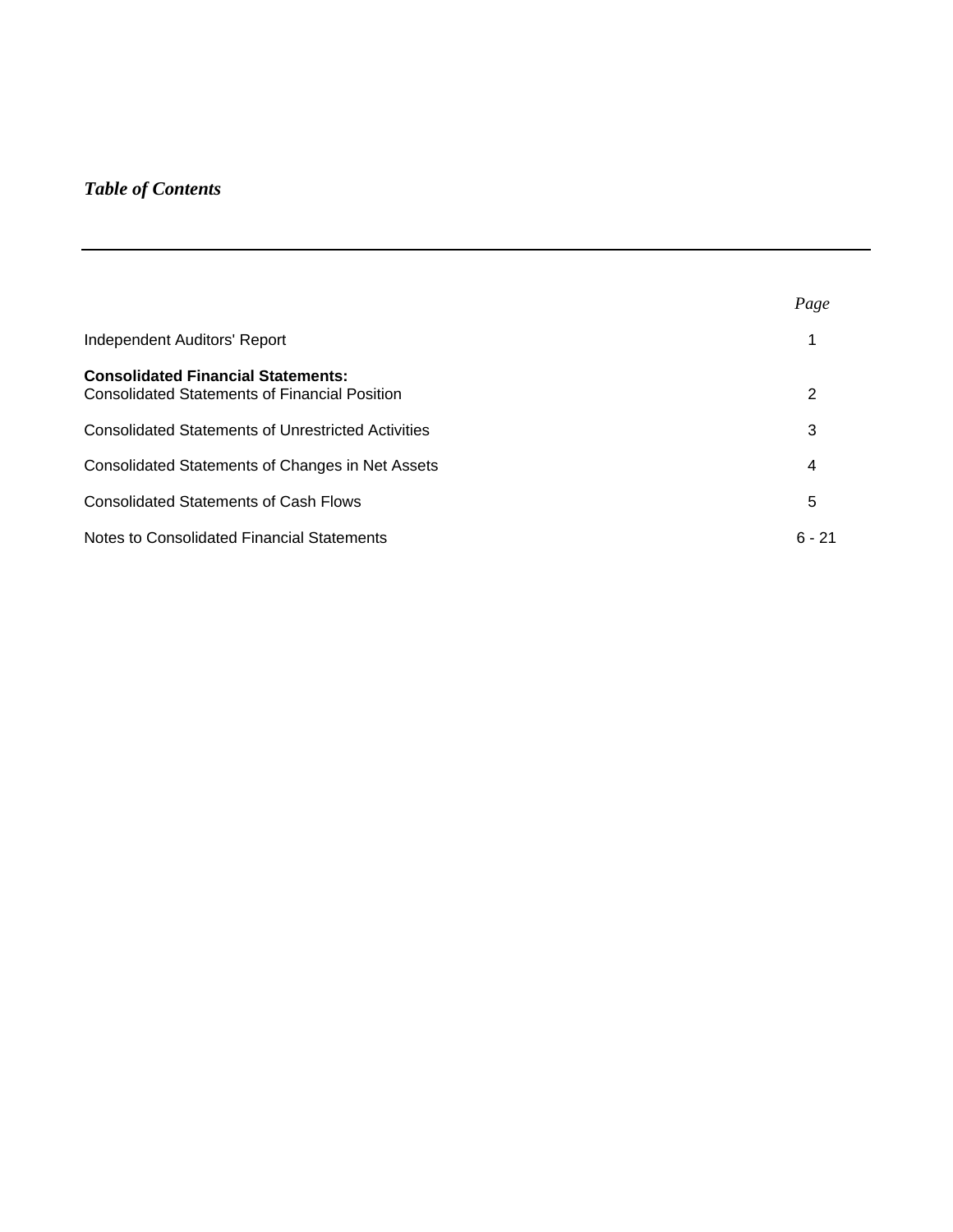# **CLARK NUBER**

#### *Independent Auditors' Report*

#### *Board of Directors Program for Appropriate Technology in Health (PATH) and Subsidiaries Seattle, Washington*

Certified Public **Accountants** and Consultants

We have audited the accompanying consolidated statements of financial position of Program for Appropriate Technology in Health (PATH) and Subsidiaries (collectively, the Organization) as of December 31, 2010 and 2009, and the related consolidated statements of unrestricted activities, changes in net assets, and cash flows for the years then ended. These consolidated financial statements are the responsibility of the Organization's management. Our responsibility is to express an opinion on these financial statements based on our audits.

We conducted our audits in accordance with auditing standards generally accepted in the United States of America. Those standards require that we plan and perform the audits to obtain reasonable assurance about whether the financial statements are free of material misstatement. An audit includes examining, on a test basis, evidence supporting the amounts and disclosures in the financial statements. An audit also includes assessing the accounting principles used and significant estimates made by management, as well as evaluating the overall financial statement presentation. We believe that our audits provide a reasonable basis for our opinion.

In our opinion, the consolidated financial statements referred to above present fairly, in all material respects, the financial position of the Organization as of December 31, 2010 and 2009, and the changes in its net assets and its cash flows for the years then ended, in conformity with accounting principles generally accepted in the United States of America.

Clark Nuber P.S.

Certified Public Accountants May 10, 2011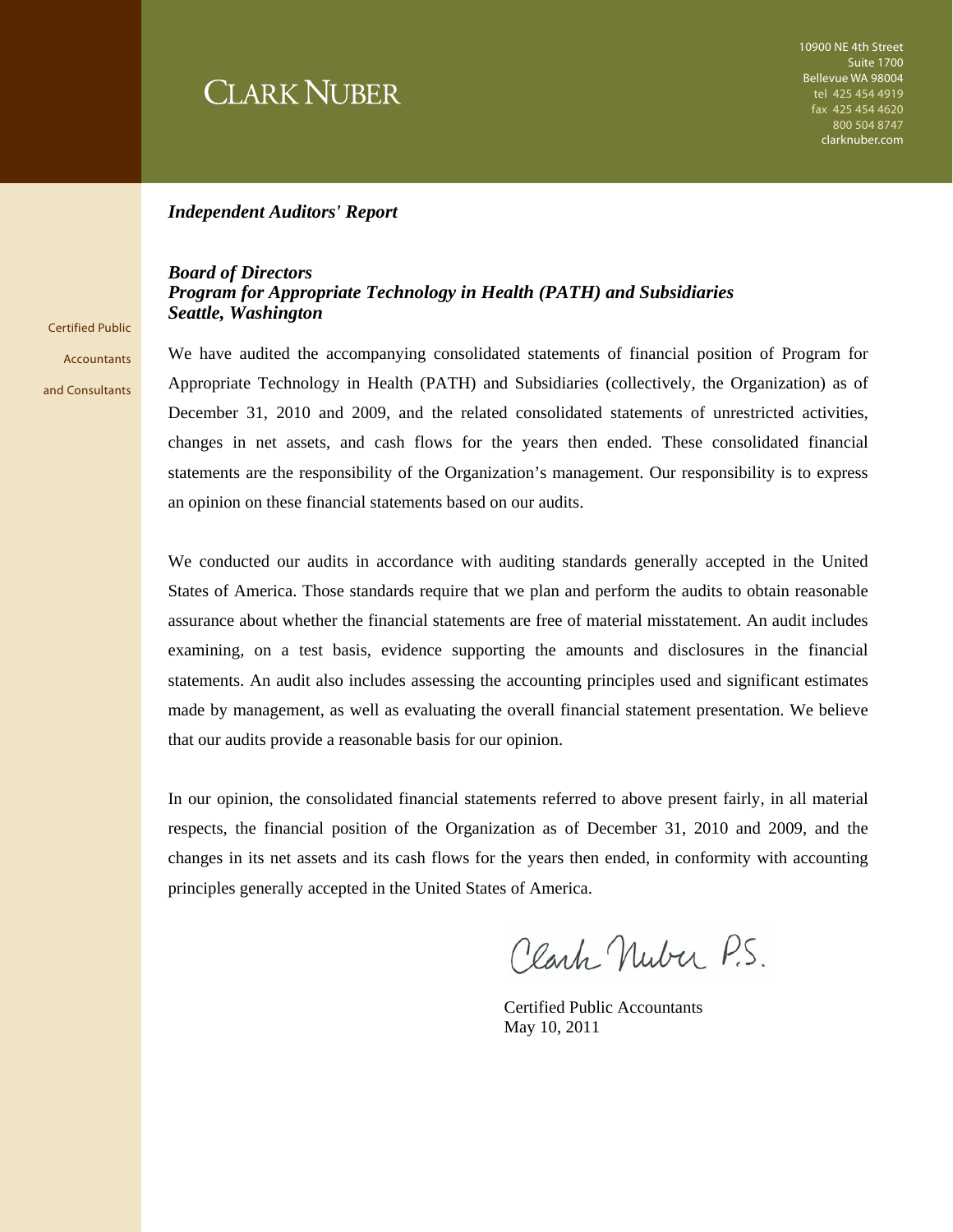# *Consolidated Statements of Financial Position (In Thousands of Dollars)*

|                                                      | December 31, | 2010          |    | 2009    |
|------------------------------------------------------|--------------|---------------|----|---------|
| <b>Assets</b>                                        |              |               |    |         |
| Cash and cash equivalents                            |              | \$<br>33,740  | \$ | 72,521  |
| Investments                                          |              | 309,453       |    | 292,808 |
| Contributions and awards receivable, net             |              | 398,329       |    | 459,288 |
| Prepaid expenses and other                           |              | 2,337         |    | 1,882   |
| Other receivables                                    |              | 2,503         |    | 5,533   |
| Furniture, equipment and leasehold improvements, net |              | 20,552        |    | 16,861  |
| Patent, net                                          |              | 762           |    | 941     |
| <b>Total Assets</b>                                  |              | \$<br>767,676 | \$ | 849,834 |
| <b>Liabilities and Net Assets</b>                    |              |               |    |         |
| Accounts payable                                     |              | \$<br>33,826  | \$ | 17,532  |
| Accrued expenses and other liabilities               |              | 20,705        |    | 15,337  |
| Notes payable                                        |              | 6,714         |    | 8,296   |
| <b>Total Liabilities</b>                             |              | 61,245        |    | 41,165  |
| <b>Net Assets:</b>                                   |              |               |    |         |
| Unrestricted                                         |              | 18,149        |    | 17,476  |
| Temporarily restricted                               |              | 684,915       |    | 787,828 |
| Permanently restricted                               |              | 3,367         |    | 3,365   |
| <b>Total Net Assets</b>                              |              | 706,431       |    | 808,669 |
| <b>Total Liabilities and Net Assets</b>              |              | \$<br>767,676 | S  | 849,834 |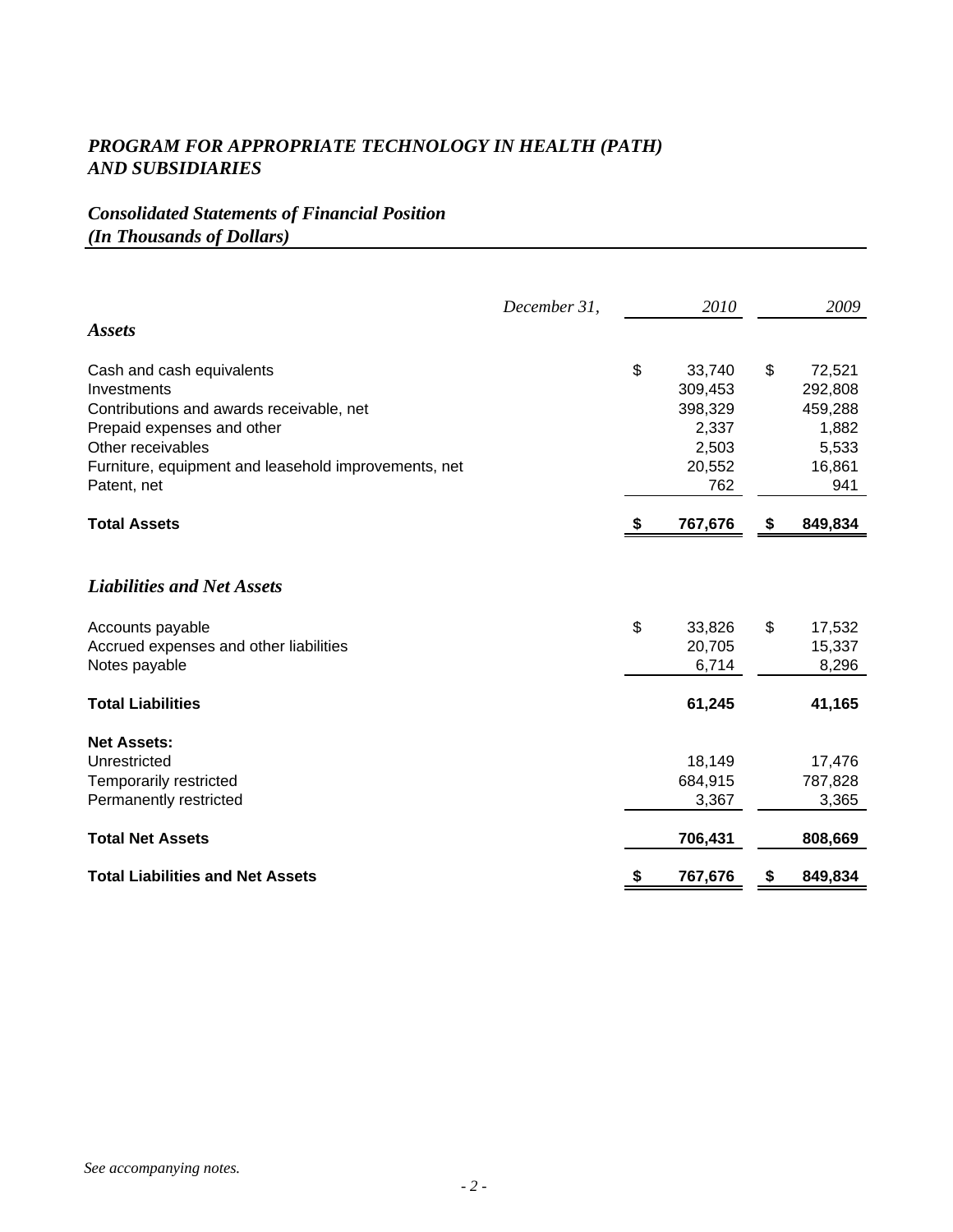# *Consolidated Statements of Unrestricted Activities (In Thousands of Dollars)*

|                                                                                                                                                              | For the Years Ended December 31, | 2010          | 2009          |
|--------------------------------------------------------------------------------------------------------------------------------------------------------------|----------------------------------|---------------|---------------|
| <b>Revenues, Gains and Other Support:</b><br>Contributions and awards - government, international,<br>agencies, foundations, and public and private funders- |                                  |               |               |
| Contributions and awards released from restriction                                                                                                           |                                  | \$<br>278,553 | \$<br>250,018 |
| Unrestricted private contributions                                                                                                                           |                                  | 1,755         | 2,448         |
| Other income-                                                                                                                                                |                                  | 280,308       | 252,466       |
| Investment income                                                                                                                                            |                                  | 1,408         | 3,396         |
| Program service revenue                                                                                                                                      |                                  | 43            | 80            |
| License and royalty income                                                                                                                                   |                                  | 59            | 67            |
| Gain on foreign currency exchange                                                                                                                            |                                  | 660           | 156           |
| Other                                                                                                                                                        |                                  | 800           | 427           |
|                                                                                                                                                              |                                  | 2,970         | 4,126         |
| <b>Total Revenues, Gains and Other Support</b>                                                                                                               |                                  | 283,278       | 256,592       |
| <b>Expenses:</b>                                                                                                                                             |                                  |               |               |
| Program services-                                                                                                                                            |                                  |               |               |
| Vaccines and immunizations                                                                                                                                   |                                  | 140,374       | 128,143       |
| Emerging and epidemic diseases                                                                                                                               |                                  | 56,903        | 42,383        |
| Health technologies                                                                                                                                          |                                  | 18,702        | 16,773        |
| Maternal and child health                                                                                                                                    |                                  | 18,289        | 16,539        |
| Reproductive health                                                                                                                                          |                                  | 15,912        | 21,905        |
| Cross program                                                                                                                                                |                                  | 105           | 267           |
|                                                                                                                                                              |                                  | 250,285       | 226,010       |
| Support services-                                                                                                                                            |                                  |               |               |
| Fundraising                                                                                                                                                  |                                  | 1,863         | 1,258         |
| Bid and proposal                                                                                                                                             |                                  | 2,375         | 2,109         |
| Management and general                                                                                                                                       |                                  | 28,082        | 24,078        |
|                                                                                                                                                              |                                  | 32,320        | 27,445        |
| <b>Total Expenses</b>                                                                                                                                        |                                  | 282,605       | 253,455       |
| <b>Change in Unrestricted Net Assets</b>                                                                                                                     |                                  | \$<br>673     | \$<br>3,137   |
|                                                                                                                                                              |                                  |               |               |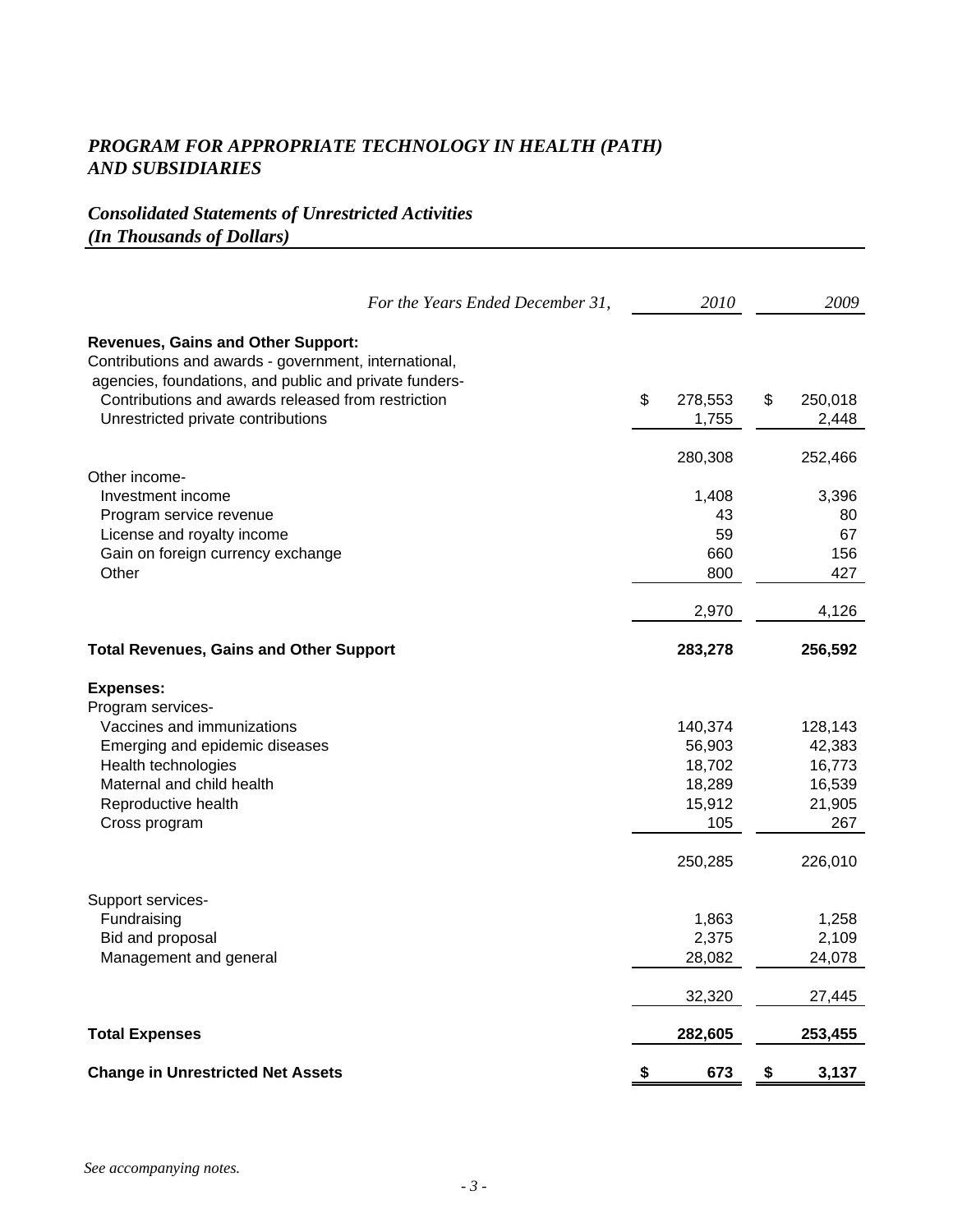# *Consolidated Statements of Changes in Net Assets (In Thousands of Dollars)*

| For the Years Ended December 31,                                                                                                                                                                        | <i>2010</i>                                 | 2009                                     |
|---------------------------------------------------------------------------------------------------------------------------------------------------------------------------------------------------------|---------------------------------------------|------------------------------------------|
| <b>Unrestricted Net Assets:</b><br>Contributions and awards released from restrictions<br>Total unrestricted revenue, gains, and other support<br>Total unrestricted expenses                           | \$<br>278,553<br>4,725<br>(282, 605)        | \$<br>250,018<br>6,574<br>(253, 455)     |
| <b>Change in Unrestricted Net Assets</b>                                                                                                                                                                | 673                                         | 3,137                                    |
| <b>Temporarily Restricted Net Assets:</b><br>Contributions and awards<br>Investment income<br>Contributions and awards released from restrictions<br><b>Change in Temporarily Restricted Net Assets</b> | 173,197<br>2,443<br>(278,553)<br>(102, 913) | 277,762<br>7,817<br>(250, 018)<br>35,561 |
| <b>Permanently Restricted Net Assets:</b><br>Contributions                                                                                                                                              | 2                                           | 2                                        |
| <b>Change in Permanently Restricted Net Assets</b>                                                                                                                                                      | $\mathbf{2}$                                | $\mathbf{2}$                             |
| <b>Total Change in Net Assets</b>                                                                                                                                                                       | (102, 238)                                  | 38,700                                   |
| Net assets, beginning of year                                                                                                                                                                           | 808,669                                     | 769,969                                  |
| Net Assets, End of Year                                                                                                                                                                                 | 706,431                                     | 808,669                                  |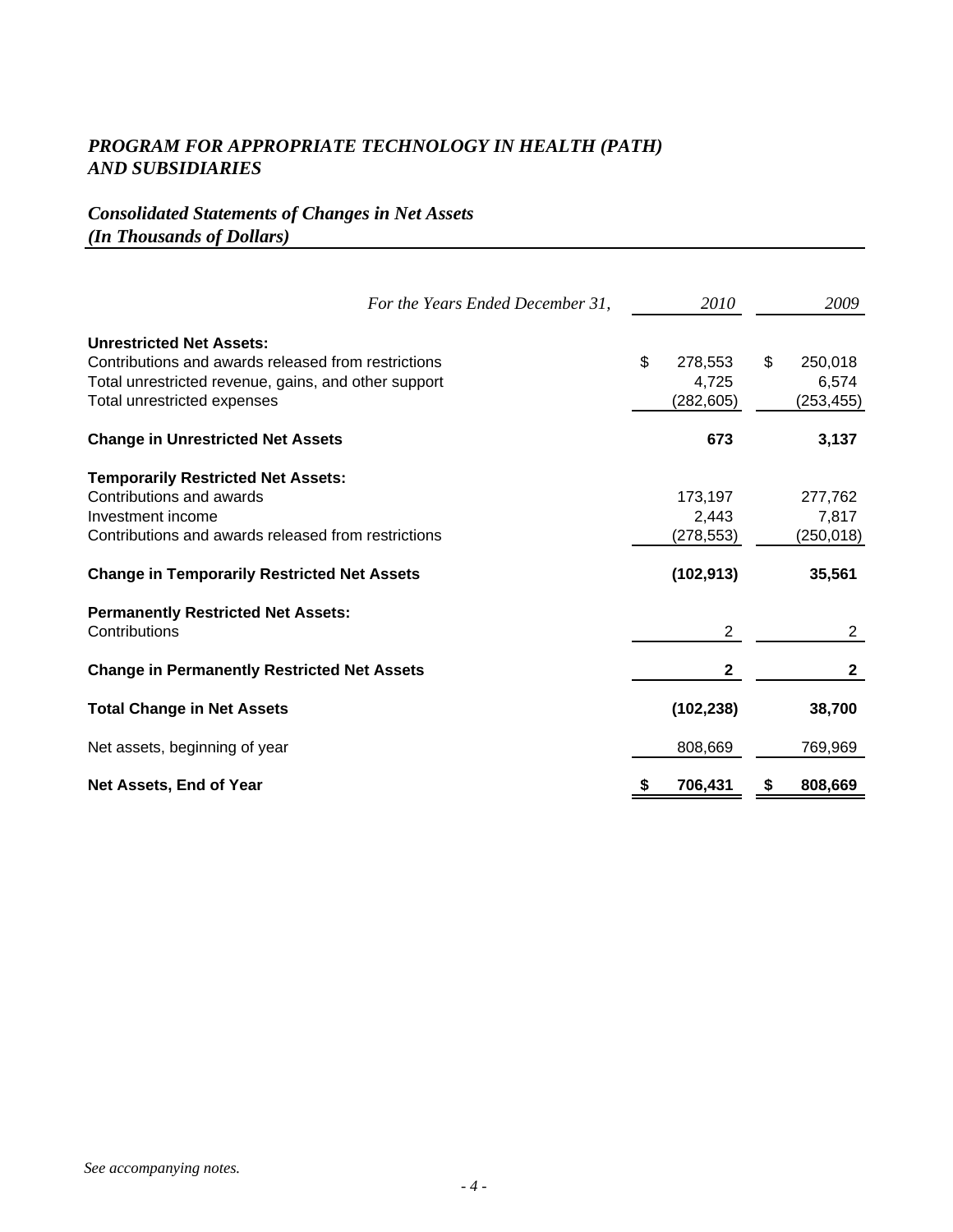# *Consolidated Statements of Cash Flows (In Thousands of Dollars)*

| For the Years Ended December 31,                                                                                                                                                                                                                                                                                                                                                                                                   | 2010                                                                      | 2009                                                                            |
|------------------------------------------------------------------------------------------------------------------------------------------------------------------------------------------------------------------------------------------------------------------------------------------------------------------------------------------------------------------------------------------------------------------------------------|---------------------------------------------------------------------------|---------------------------------------------------------------------------------|
| <b>Cash Flows from Operating Activities:</b><br>Change in net assets<br>Adjustments to reconcile change in net assets to                                                                                                                                                                                                                                                                                                           | \$<br>(102, 238)                                                          | \$<br>38,700                                                                    |
| net cash provided (used) by operating activities-<br>Depreciation and amortization<br>Unrealized loss (gain) on investments<br>Loss (gain) on sale of equipment and leasehold improvements<br>Contributions restricted for endowment<br>Changes in assets and liabilities:<br>Contributions and awards receivable<br>Other receivables<br>Prepaid expenses and other<br>Accounts payable<br>Accrued expenses and other liabilities | 3,018<br>794<br>202<br>(2)<br>60,959<br>3,030<br>(455)<br>17,492<br>5,368 | 2,385<br>(5,012)<br>(4)<br>(2)<br>(6,053)<br>(3,601)<br>(263)<br>6,123<br>9,418 |
| <b>Net Cash (Used) Provided by Operating Activities</b>                                                                                                                                                                                                                                                                                                                                                                            | (11, 832)                                                                 | 41,691                                                                          |
| <b>Cash Flows from Investing Activities:</b><br>Purchases of furniture, equipment and leasehold improvements<br>Proceeds from sale of equipment and leasehold improvements<br>Purchases of investments<br>Proceeds from maturity/sales of investments                                                                                                                                                                              | (8,758)<br>828<br>(145, 741)<br>128,302                                   | (12, 432)<br>34<br>(96, 695)<br>60,441                                          |
| <b>Net Cash Used by Investing Activities</b>                                                                                                                                                                                                                                                                                                                                                                                       | (25, 369)                                                                 | (48, 652)                                                                       |
| <b>Cash Flows from Financing Activities:</b><br>Payments on notes payable<br>Proceeds from borrowings on notes payable<br>Proceeds from contributions restricted for endowment                                                                                                                                                                                                                                                     | (1, 582)<br>2                                                             | (387)<br>7,500<br>2                                                             |
| <b>Net Cash (Used) Provided by Financing Activities</b>                                                                                                                                                                                                                                                                                                                                                                            | (1,580)                                                                   | 7,115                                                                           |
| <b>Net Change in Cash and Cash Equivalents</b>                                                                                                                                                                                                                                                                                                                                                                                     | (38, 781)                                                                 | 154                                                                             |
| Cash and cash equivalents, beginning of year                                                                                                                                                                                                                                                                                                                                                                                       | 72,521                                                                    | 72,367                                                                          |
| Cash and Cash Equivalents, End of Year                                                                                                                                                                                                                                                                                                                                                                                             | 33,740                                                                    | 72,521                                                                          |
| <b>Supplemental Disclosure of Cash Flow Information:</b><br>Cash paid during the year for interest                                                                                                                                                                                                                                                                                                                                 | \$<br>183                                                                 | \$<br>27                                                                        |
| <b>Supplemental Disclosure of Noncash Investing Activities:</b><br>Leasehold improvement purchases included in accounts payable                                                                                                                                                                                                                                                                                                    | \$<br>1,128                                                               | \$<br>2,326                                                                     |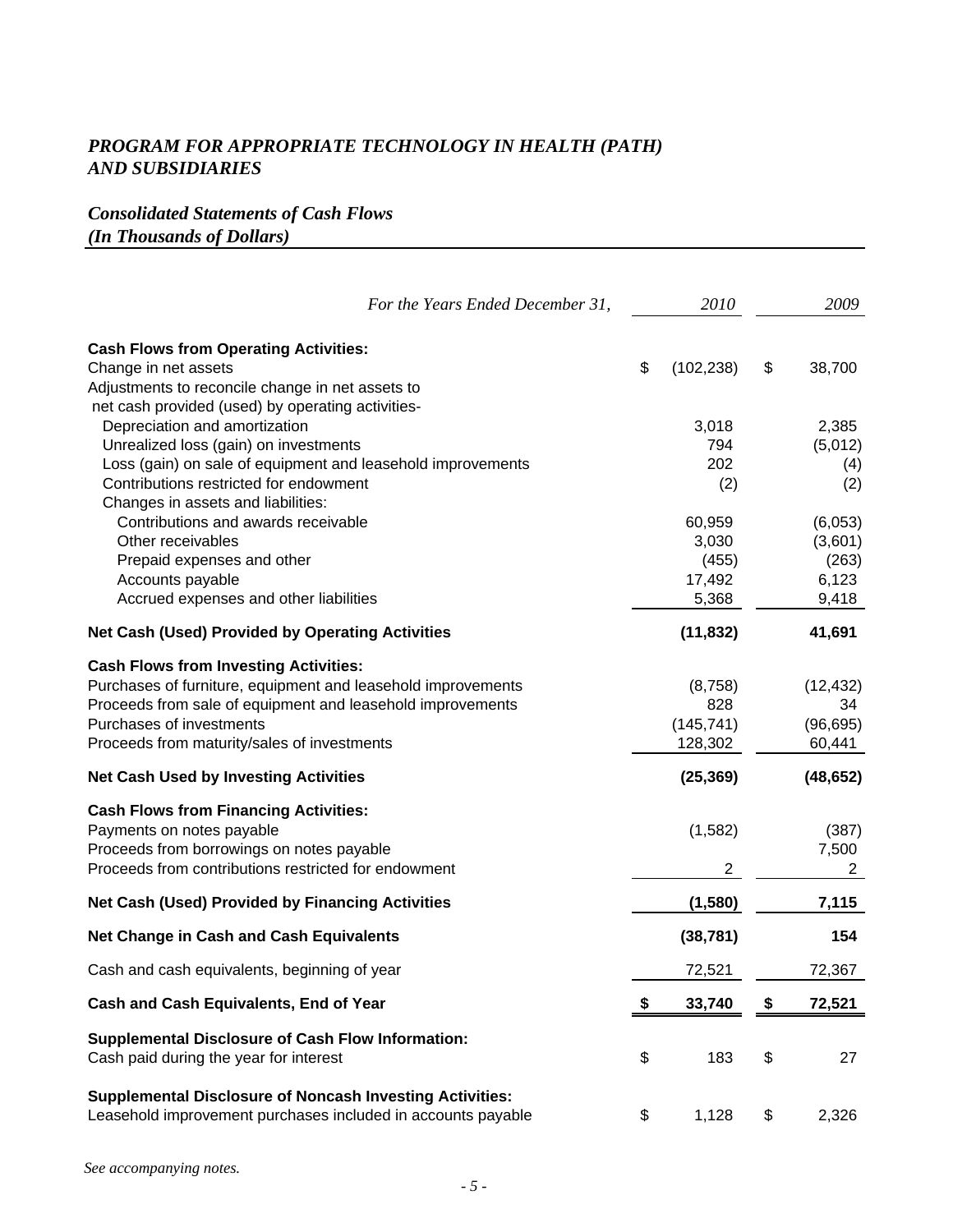#### *Notes to Consolidated Financial Statements For the Years Ended December 31, 2010 and 2009*

#### *Note 1 - Organization and Summary of Accounting Policies*

**Organization -** Program for Appropriate Technology in Health (PATH) and its Subsidiaries (collectively, the Organization) is a 501(c)(3) nonprofit, nongovernmental organization incorporated in the State of Washington. PATH creates sustainable, culturally relevant solutions, enabling communities worldwide to break longstanding cycles of poor health. By collaborating with diverse public and private-sector partners, PATH helps provide appropriate health technologies and vital strategies that change the way people think and act. PATH's work improves global health and well-being.

Headquartered in Seattle, PATH has offices in 31 cities in 22 countries. PATH currently works in more than 70 countries in the areas of health technologies, maternal and child health, reproductive health, vaccines and immunization, and emerging and epidemic diseases. For more information, please visit www.path.org.

In February 2011, PATH formed a new wholly owned and controlled subsidiary, Organization for Appropriate Technologies in Health ("OATH"), a Ukrainian international nongovernmental organization for the purpose of receiving local funding to further our exempt mission and purpose. PATH has registered the PATH service mark in Ukraine and will be licensing OATH to hold itself out and conduct business as "PATH-Ukraine".

**Basis of Presentation -** The consolidated financial statements of the Organization have been prepared on the accrual basis of accounting under United States generally accepted accounting principles. The consolidated financial statements include the accounts of PATH and PATH's wholly-owned subsidiaries, PACTEC, Inc. (PACTEC), a 501(c)(2) title-holding organization, and PATH Vaccine Solutions (PVS), a 501(c)(3) nonprofit corporation formed to advance the development of vaccines to improve the health of children worldwide. PACTEC's operations were dissolved during 2010. All intercompany accounts and transactions have been eliminated in consolidation.

Net assets and revenue, expenses, gains and losses are classified based on the existence or absence of donorimposed restrictions. Accordingly, the net assets of the Organization are classified and reported as follows:

Unrestricted Net Assets - Net assets that are not subject to donor-imposed stipulations.

Temporarily Restricted Net Assets - Net assets subject to donor-imposed stipulations that may or will be met either by actions of the Organization and/or the passage of time. Temporarily restricted net assets as of December 31, 2010 and 2009, were donor-restricted for various specific program activities.

Permanently Restricted Net Assets - Net assets restricted by donor-imposed stipulations to be invested in perpetuity. The investment income from these funds is available for current use.

Support and revenue are reported as increases in unrestricted net assets unless the use of the related assets is limited by donor-imposed restrictions. Expenses are reported as decreases in unrestricted net assets. Gains and losses on investments and other assets or liabilities are reported as increases or decreases in unrestricted net assets unless their use is restricted by explicit donor stipulation or by law. Temporary restrictions expire when the donor-stipulated purpose has been fulfilled and/or the donor-stipulated time period has elapsed. Expirations of temporary restrictions result in the reclassification of temporarily restricted net assets to unrestricted net assets and are reported in the consolidated statement of activities as contributions and awards released from restrictions.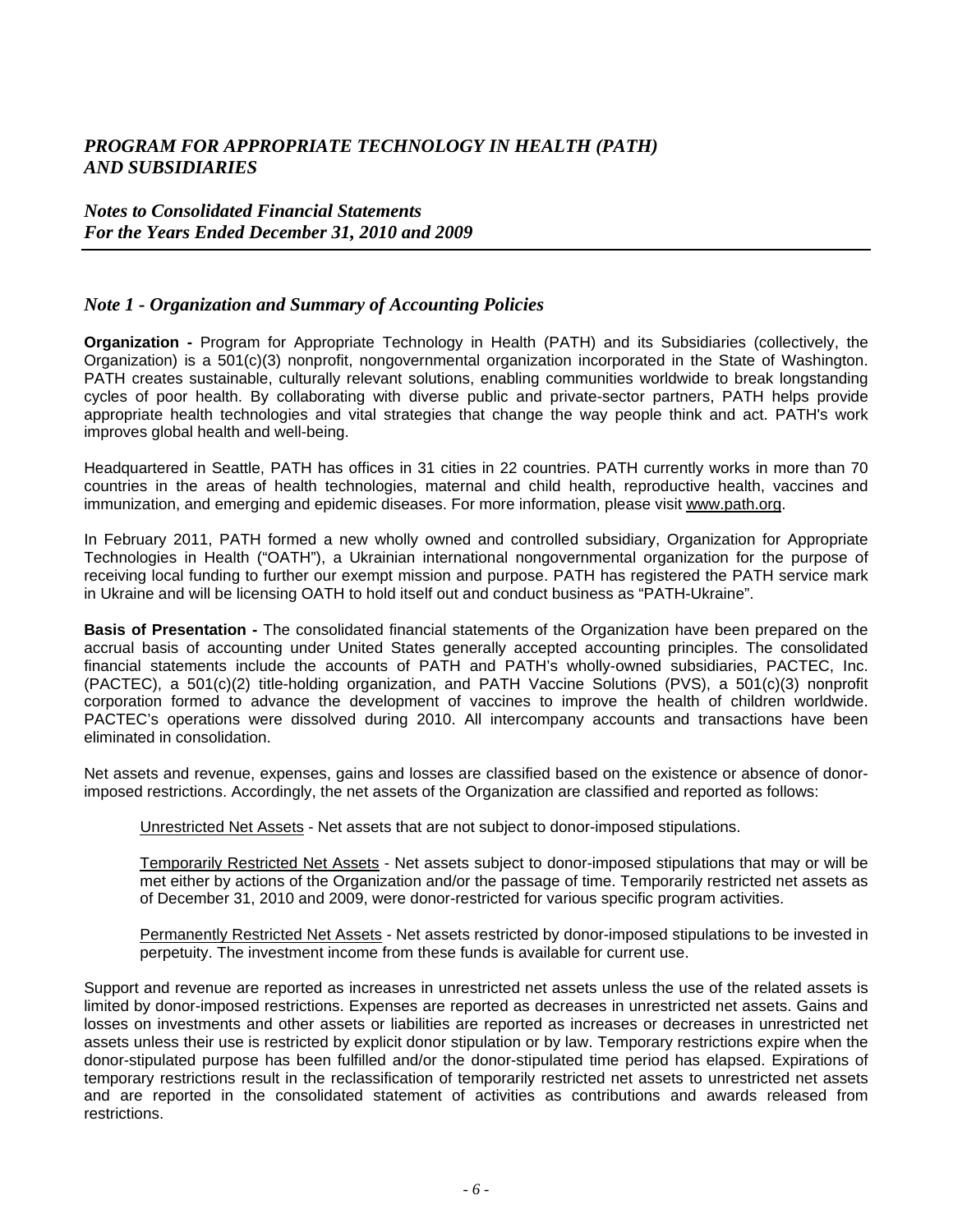#### *Notes to Consolidated Financial Statements For the Years Ended December 31, 2010 and 2009*

#### *Note 1 - Continued*

**Cash and Cash Equivalents -** For purposes of the consolidated statements of cash flows, the Organization considers all highly liquid debt instruments purchased with an original maturity of three months or less, other than those held in the Organization's investment portfolio, to be cash equivalents.

**Investments -** Investments in debt securities and equity securities with readily determinable market values are recorded at fair value. Unrealized and realized gains and losses on these investments are reported in the consolidated statements of activities and changes in net assets. Securities are generally held in custodial investment accounts administered by certain financial institutions.

Investment securities, in general, are exposed to various risks, including interest rate, credit and overall market volatility. Due to the level of risk associated with certain long-term investments, it is possible that changes in the values of these investments will occur in the near term and that such changes could materially affect the amounts reported in the consolidated statements of financial position.

**Investment Return -** Investment return consists primarily of income earned on cash, cash equivalents and investments, and is recorded as earned. Where directed by donor or grantor, interest earned on award advances is credited to a specific restricted fund for future use as specified in the award agreement. All other interest income earned is credited to other restricted and unrestricted fund balances as is appropriate.

**Fair Value of Financial Instruments -** Financial instruments reported at fair value on a recurring basis include investments. Financial instruments not reported at fair value on a recurring basis include receivables, accounts payable and notes payable. The carrying amounts of these financial instruments approximate fair value.

**Contributions and Awards Receivable -** Contributions and awards receivable are stated at the amount management expects to collect from outstanding balances. Management provides for probable uncollectible amounts through a charge to change in net assets and a credit to a valuation allowance based on its assessment of the current status of individual accounts. Balances that are still outstanding after management has used reasonable collection efforts are written off through a charge to the valuation allowance and a credit to accounts, grants or contributions receivable. The allowance for doubtful accounts was immaterial for the years ended December 31, 2010 and 2009.

**Furniture, Equipment and Leasehold Improvements -** The Organization capitalizes furniture, equipment and leasehold improvements with a cost of \$5,000 or greater. The cost of furniture and equipment is depreciated over the estimated useful life of the asset and is computed using the straight-line method. Leasehold improvements are amortized over the lives of the respective leases or the service lives of the improvements, whichever is shorter. Maintenance and repairs are charged to expense as incurred.

**Patent -** The donated patent is stated at the original assessed value less amortization computed on the straightline method over the life of the patent.

**Vulnerability from Certain Concentrations -** Financial instruments that potentially subject the Organization to concentrations of credit and market risk consist primarily of cash and cash equivalents and investments. Cash and cash equivalents and investments held by financial institutions at times exceed Federal Deposit Insurance Corporation and Securities Investor Protection Corporation insured limits.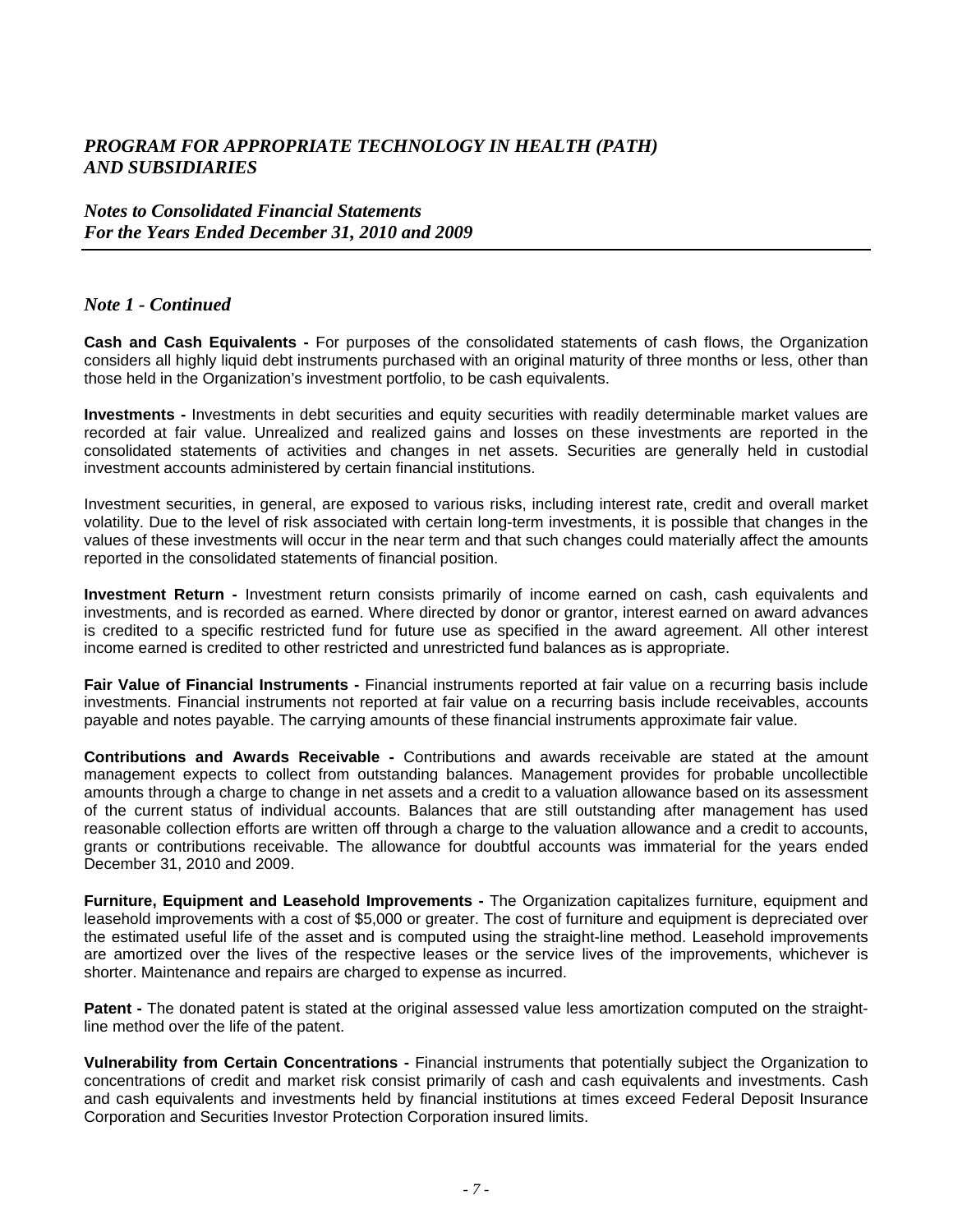#### *Notes to Consolidated Financial Statements For the Years Ended December 31, 2010 and 2009*

#### *Note 1 - Continued*

For the years ended December 31, 2010 and 2009, 59% and 60%, respectively, of the Organization's total unrestricted revenues, gains and other support is received from one organization, and 72% and 74%, respectively, of gross contributions and awards receivable are from one organization. For the years ended December 31, 2010 and 2009, 24% and 22%, respectively, of the Organization's total unrestricted revenues, gains and other support consists of awards from the United States government, and 23% and 16%, respectively, of gross contributions and awards receivable is from the United States government. Management is aware of the related vulnerabilities but does not anticipate any losses in connection with these concentrations. Management continues to seek improved diversification from donors and funding sources.

**Contributions and Awards Revenue Recognition -** Unconditional contributions and awards from U.S. and foreign government agencies, foundations and public and private funders are recognized as temporarily restricted revenue at the time committed or obligated, provided the donor has identified a restriction on the use of the funds. Revenue from contracts is recognized at the time the service or good is provided.

**Donated Goods and Services -** Donations of goods, including property and equipment, are recorded as support at their estimated fair values at the date of donation. Such donations are reported as unrestricted support unless the donor has restricted the donated asset to a specific purpose. Donated services are recognized if the services received (i) create or enhance non-financial assets or (ii) require specialized skills, are provided by individuals possessing those skills and would need to be purchased if not provided by donation. In-kind donations totaled \$3.6 million and \$11.4 million for the years ended December 31, 2010 and 2009, respectively, and are included in program services expense.

**Functional Allocation of Expenses -** The costs of providing the various programs and other activities have been summarized on a functional basis in the consolidated statements of unrestricted activities. Accordingly, certain costs have been allocated among the programs and supporting services benefited. Additionally, the Organization incurs various fundraising expenses.

**Collaborations -** Awards, contracts and temporarily restricted contributions are used to fund projects related to global health. In connection with these projects, the Organization works with collaborating partners to assess health problems, identify and implement solutions and evaluate results. Accordingly, the Organization enters into funding agreements and cooperative agreements with these collaborating partners including international agencies, ministries of health, nongovernmental organizations and universities, et cetera. Subagreements and subcontracts awarded from these projects are funded by temporarily restricted contributions to other organizations and recorded as expense totaled \$142.7 million and \$125.5 million for the years ended December 31, 2010 and 2009, respectively.

**Tax Exempt Status -** The Internal Revenue Service has determined that PATH is exempt from federal income taxes under provisions of Section 501(c)(3) of the Internal Revenue Code (IRC). It is classified as an organization that is not a private foundation under 501(a) of the IRC. PACTEC is exempt from federal income taxes under provisions of Section 501(c)(2) of the IRC. PATH Vaccine Solutions is a supporting 501(c)(3) organization to PATH. The Organization files income tax returns with the United States and various state and local governments. The Organization is subject to income tax examinations by the tax authorities of these governments for the current year and certain prior years based on the applicable laws and regulations of each jurisdiction.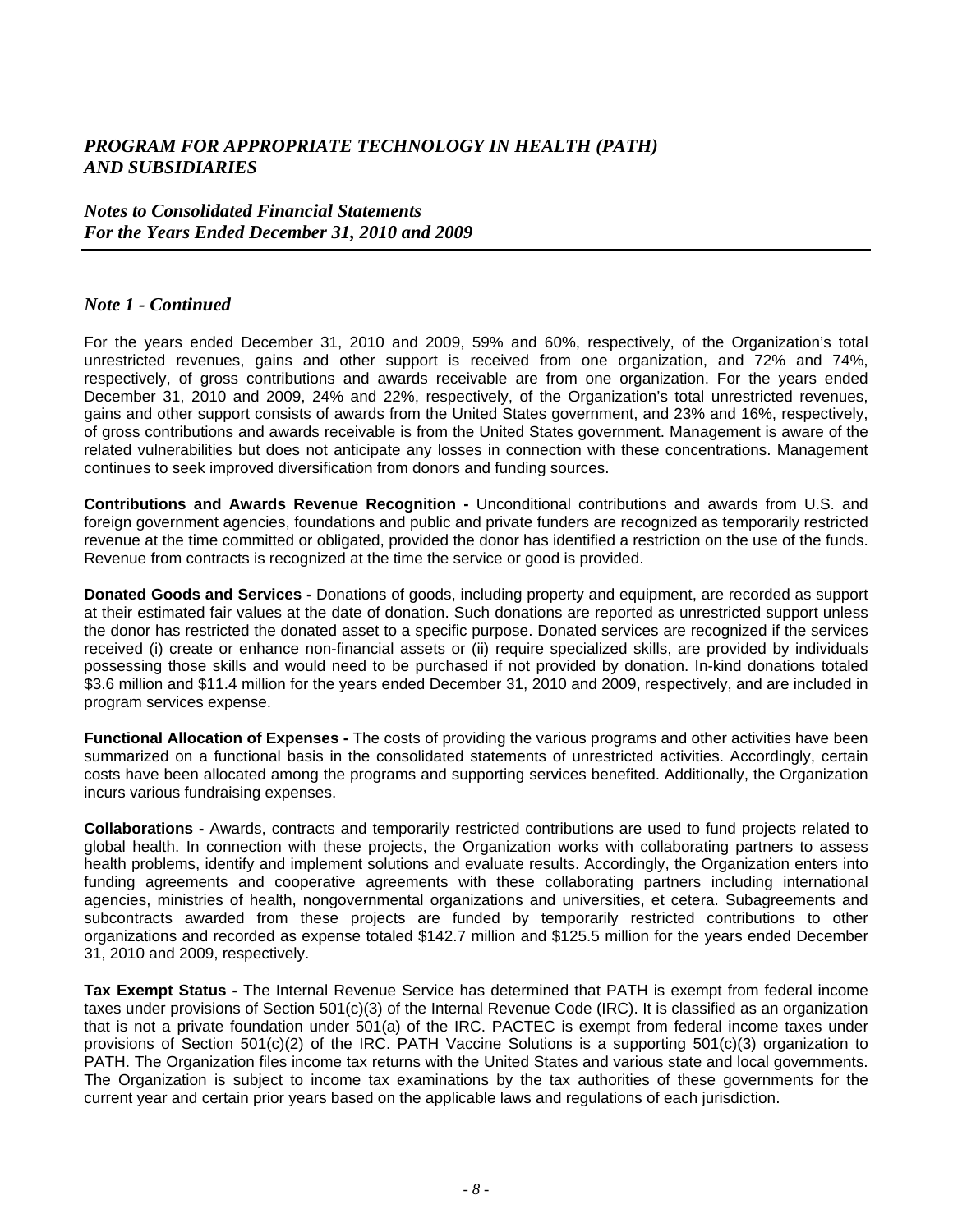#### *Notes to Consolidated Financial Statements For the Years Ended December 31, 2010 and 2009*

#### *Note 1 - Continued*

**Use of Estimates -** The preparation of financial statements in accordance with accounting principles generally accepted in the United States of America requires management to make estimates and assumptions that affect the reported amounts of assets and liabilities, the disclosure of contingent assets and liabilities at the date of the financial statements and the reported amounts of revenues and expenses during the reporting period. Actual results could differ from those estimates.

**Reclassifications -** Certain reclassifications were made to the December 31, 2009, financial statements to conform to the current period presentation. The reclassifications have no effect on previously reported change in net assets or net assets.

**Subsequent Events** *-* The Organization has evaluated subsequent events through May 10, 2011, the date on which the financial statements were available to be issued.

#### *Note 2 - Cash and Cash Equivalents*

Cash and cash equivalents consisted of the following at December 31:

|                                                          | (in thousands) |                      |  |                 |
|----------------------------------------------------------|----------------|----------------------|--|-----------------|
|                                                          |                | 2010                 |  | 2009            |
| Money market accounts and other cash equivalents<br>Cash |                | $31,889$ \$<br>1.851 |  | 69,448<br>3,073 |
|                                                          |                | 33.740               |  | <u>72.521</u>   |

When specified by funding agreement, the Organization holds project-related funds in separate bank accounts.

Cash and cash equivalents held in bank accounts outside of the United States totaled \$2.9 million and \$3.2 million at December 31, 2010 and 2009, respectively.

#### *Note 3 - Investments*

Investments consisted of the following at December 31:

|                                            | (in thousands) |             |    |         |  |
|--------------------------------------------|----------------|-------------|----|---------|--|
|                                            |                | <i>2010</i> |    | 2009    |  |
| Corporate bonds                            | \$             | 177.941     | -S | 149.081 |  |
| U.S. and state government securities       |                | 29.545      |    | 67,638  |  |
| Government guaranteed corporate securities |                | 5.574       |    | 33,931  |  |
| Asset-backed securities                    |                | 23,937      |    | 28,281  |  |
| Repurchase agreements                      |                | 22.498      |    | 9,300   |  |
| <b>Equity securities</b>                   |                | 4.321       |    | 3,888   |  |
| Commercial paper and short-term funds      |                | 45,342      |    |         |  |
| Money market investment funds              |                | 295         |    | 689     |  |
|                                            |                | 309.453     |    | 292.808 |  |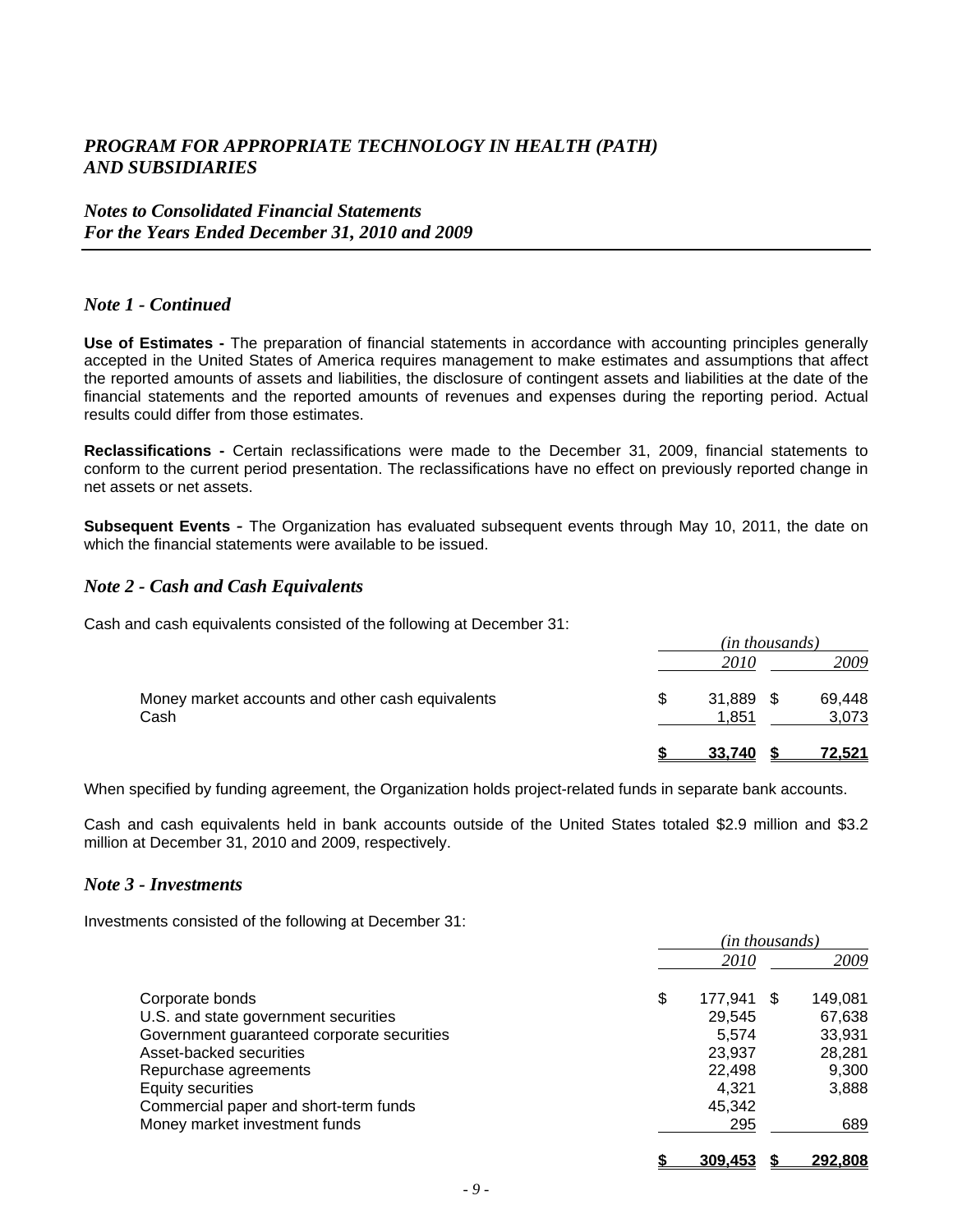### *Notes to Consolidated Financial Statements For the Years Ended December 31, 2010 and 2009*

#### *Note 3 - Continued*

Investment return was comprised of the following for the years ended December 31:

|                                                                                | (in thousands)                |  |                      |  |
|--------------------------------------------------------------------------------|-------------------------------|--|----------------------|--|
|                                                                                | 2010                          |  | 2009                 |  |
| Interest and dividends<br>Unrealized (losses) gains<br>Realized (losses) gains | \$<br>5,036<br>(794)<br>(391) |  | 6,126<br>5,012<br>75 |  |
|                                                                                | 3.851                         |  | <u>11.213</u>        |  |

#### *Note 4 - Fair Value Measurements*

United States generally accepted accounting principles (GAAP) provides a framework for measuring fair value. To increase consistency and comparability in fair value measurements, the framework requires fair value to be determined based on the exchange price that would be received for an asset or paid to transfer a liability (exit price) in the principal or most advantageous market for the asset or liability in an orderly transaction between market participants.

The framework uses a three-level valuation hierarchy based on observable and non-observable inputs. Observable inputs consist of data obtained from independent sources. Non-observable inputs reflect market assumptions. These two types of inputs are used to create the fair value hierarchy, giving preference to observable inputs.

Assets and liabilities classified as Level 1 have fair values based on unadjusted quoted market prices for identical instruments in active markets. Assets and liabilities classified as Level 2 have fair values based on quoted prices for similar instruments in active markets, quoted prices for identical or similar instruments in inactive markets, and model-derived valuations whose inputs are observable. Assets and liabilities classified as Level 3 have fair values based on value drivers that are unobservable.

Following is a description of the valuation methodologies used for assets measured at fair value. There have been no changes in the methodologies used at December 31, 2010 and 2009.

Money Market Investment Funds - Valued at cost plus accrued interest, which approximates fair value.

Equity and Debt Mutual Funds - Valued at quoted market prices in active markets, which represent the net asset value (NAV) of shares held by PATH at year-end.

Equity Securities - Valued at the closing price reported on the active market on which the securities are traded.

Debt Securities - Valued using bid evaluations from similar instruments in actively traded markets.

Repurchase Agreements - Valued at cost plus accrued interest, which approximates fair value.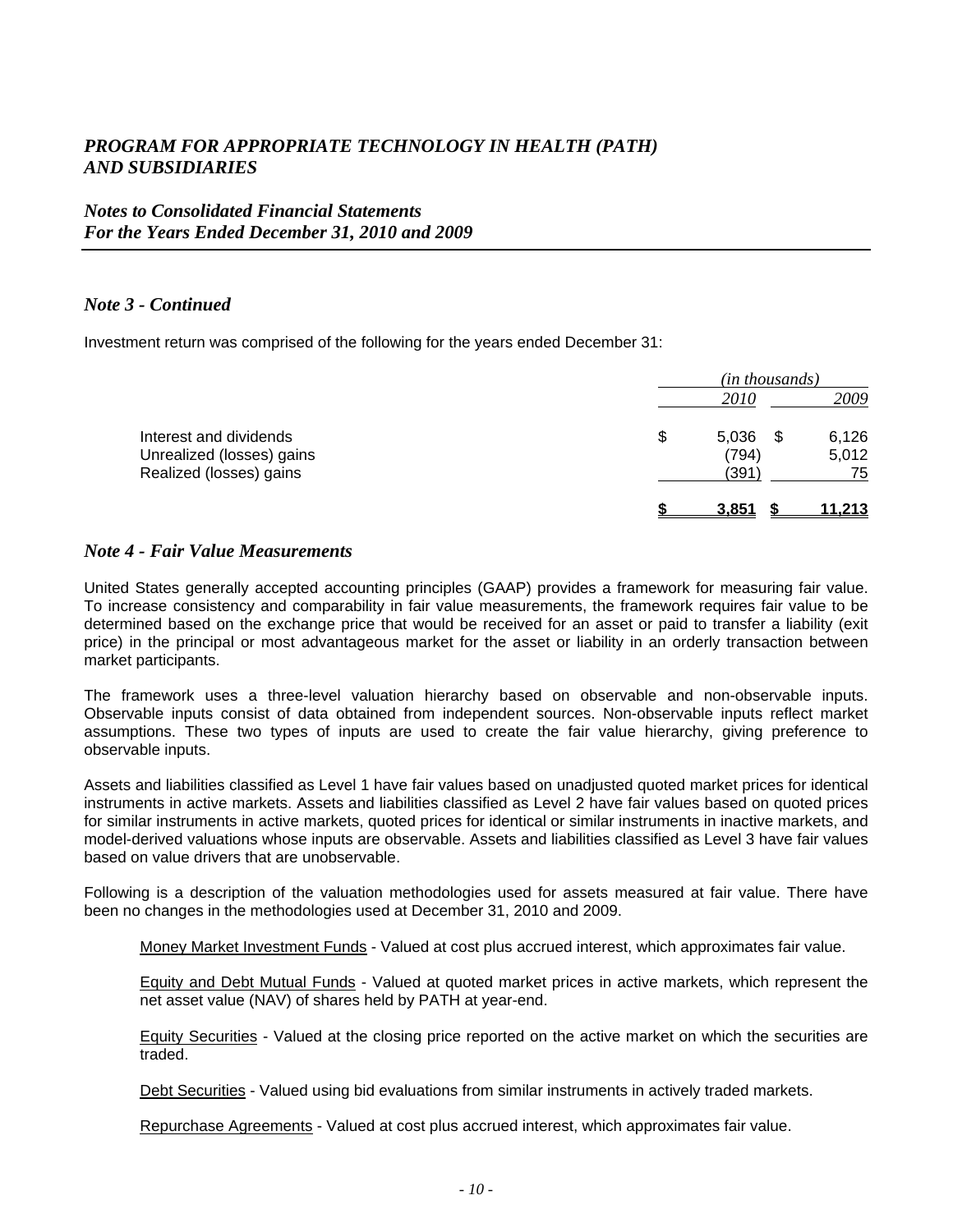### *Notes to Consolidated Financial Statements For the Years Ended December 31, 2010 and 2009*

#### *Note 4 - Continued*

Assets recorded at fair value on a recurring basis were as follows at December 31, 2010:

|                                                                         |              |      | (in thousands)   |          |    |                  |
|-------------------------------------------------------------------------|--------------|------|------------------|----------|----|------------------|
|                                                                         | Level 1      |      | Level 2          | Level 3  |    | <b>Total</b>     |
| <b>Equity Securities and Equity Mutual Funds:</b><br>Equity securities- |              |      |                  |          |    |                  |
| Biopharmaceuticals<br>Equity mutual funds-                              | \$<br>17     | - \$ |                  | \$<br>÷, | \$ | 17               |
| Large blend                                                             | 2,693        |      |                  |          |    | 2,693            |
| Large value                                                             | 667          |      |                  |          |    | 667              |
| Total equity securities and                                             |              |      |                  |          |    |                  |
| equity mutual funds                                                     | 3,377        |      |                  |          |    | 3,377            |
| Debt Securities and Debt Mutual Funds:                                  |              |      |                  |          |    |                  |
| Debt securities-                                                        |              |      |                  |          |    |                  |
| U.S. government                                                         |              |      | 19,347           |          |    | 19,347           |
| U.S. municipal                                                          |              |      | 2,053<br>180,419 |          |    | 2,053<br>180,419 |
| Corporate<br>Government guaranteed corporate                            |              |      | 5,566            |          |    | 5,566            |
| Asset-backed securities                                                 |              |      | 23,936           |          |    | 23,936           |
| Commercial paper                                                        |              |      | 7,495            |          |    | 7,495            |
| Short-term bills and notes                                              |              |      | 29,590           |          |    | 29,590           |
| Debt mutual funds-                                                      |              |      |                  |          |    |                  |
| Multi-sector bond                                                       | 3,310        |      |                  |          |    | 3,310            |
| Total debt securities and                                               |              |      |                  |          |    |                  |
| debt mutual funds                                                       | 3,310        |      | 268,406          |          |    | 271,716          |
| Money market investment funds                                           | 11,862       |      |                  |          |    | 11,862           |
| Repurchase agreements                                                   |              |      | 22,498           |          |    | 22,498           |
| <b>Total Assets at Fair Value</b>                                       | \$<br>18,549 |      | 290,904          |          | æ. | 309,453          |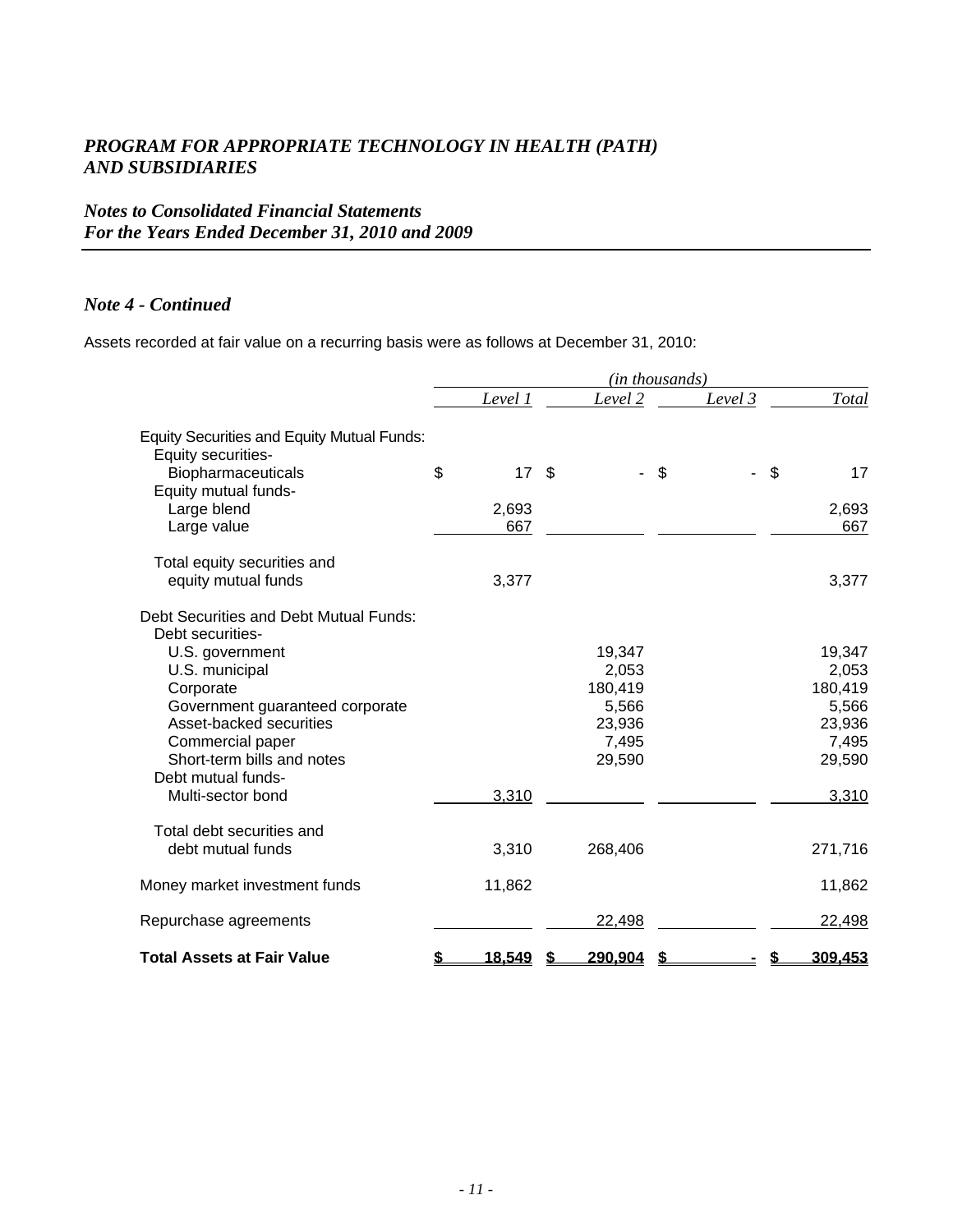### *Notes to Consolidated Financial Statements For the Years Ended December 31, 2010 and 2009*

### *Note 4 - Continued*

Assets recorded at fair value on a recurring basis were as follows at December 31, 2009:

|                                                                         |    |         | (in thousands) |          |    |              |
|-------------------------------------------------------------------------|----|---------|----------------|----------|----|--------------|
|                                                                         |    | Level 1 | Level 2        | Level 3  |    | <b>Total</b> |
| <b>Equity Securities and Equity Mutual Funds:</b><br>Equity securities- |    |         |                |          |    |              |
| Biopharmaceuticals                                                      | \$ | 14S     |                | \$<br>ä, | \$ | 14           |
| Equity mutual funds-                                                    |    |         |                |          |    |              |
| Large blend                                                             |    | 2,405   |                |          |    | 2,405        |
| Large value                                                             |    | 622     |                |          |    | 622          |
| Total equity securities and                                             |    |         |                |          |    |              |
| equity mutual funds                                                     |    | 3,041   |                |          |    | 3,041        |
| Debt securities and Debt Mutual Funds:                                  |    |         |                |          |    |              |
| Debt securities-                                                        |    |         |                |          |    |              |
| U.S. government                                                         |    |         | 23,609         |          |    | 23,609       |
| Foreign governments                                                     |    |         | 3,535          |          |    | 3,535        |
| Corporate                                                               |    |         | 147,312        |          |    | 147,312      |
| Government guaranteed corporate                                         |    |         | 33,931         |          |    | 33,931       |
| Asset-backed securities                                                 |    |         | 28,281         |          |    | 28,281       |
| Commercial paper                                                        |    |         | 14,962         |          |    | 14,962       |
| Short-term bills and notes                                              |    |         | 25,532         |          |    | 25,532       |
| Debt mutual funds-                                                      |    |         |                |          |    |              |
| Multi-sector bond                                                       |    | 2,916   |                |          |    | 2,916        |
| Total debt securities and                                               |    |         |                |          |    |              |
| debt mutual funds                                                       |    | 2,916   | 277,162        |          |    | 280,078      |
| Money market investment funds                                           |    | 389     |                |          |    | 389          |
| Repurchase agreements                                                   |    |         | 9,300          |          |    | 9,300        |
| <b>Total Assets at Fair Value</b>                                       | S  | 6,346   | 286,462        |          | 5. | 292,808      |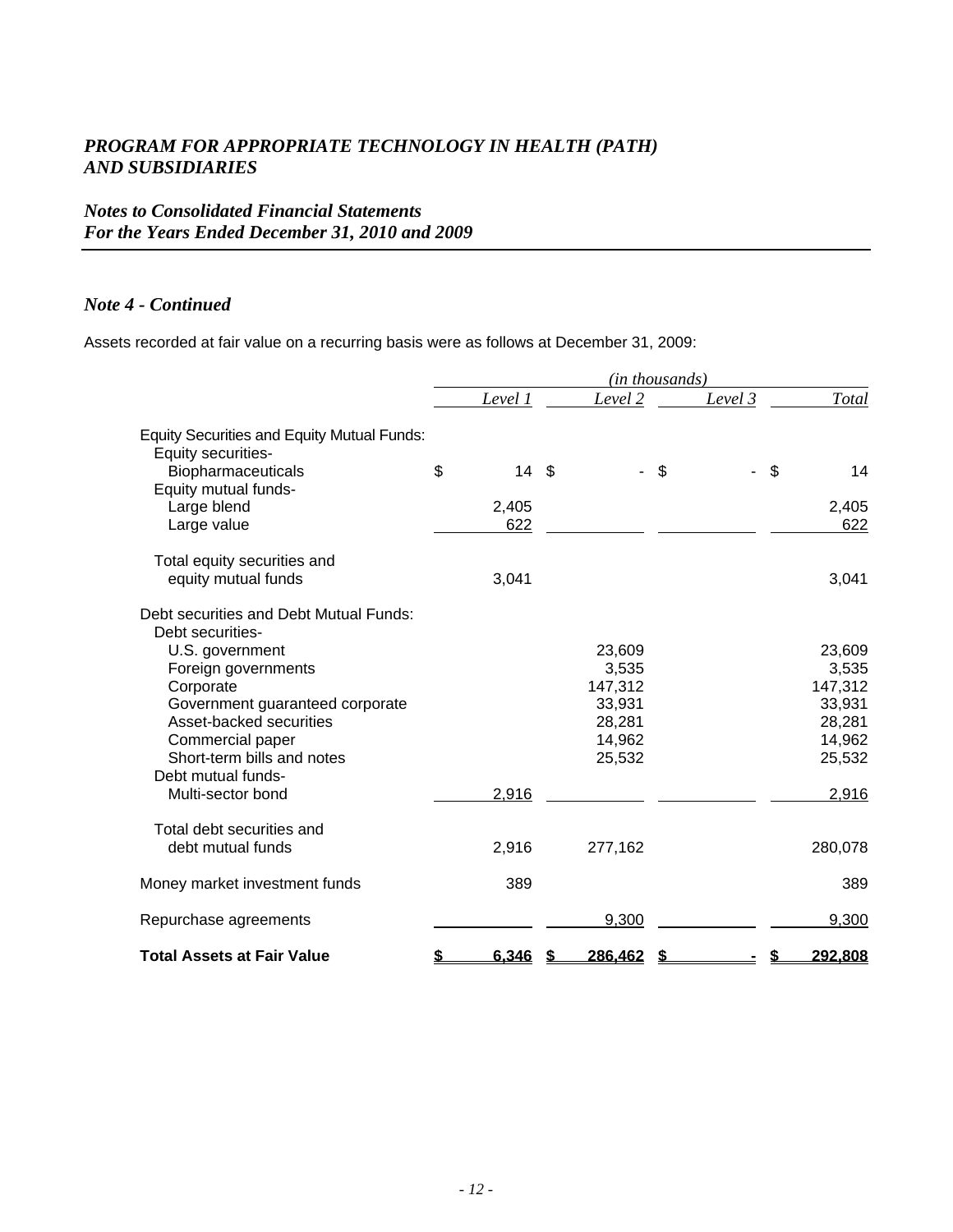### *Notes to Consolidated Financial Statements For the Years Ended December 31, 2010 and 2009*

#### *Note 5 - Contributions and Awards Receivable*

Contributions and awards receivable consisted of the following at December 31:

|                                           | (in thousands) |               |         |  |  |
|-------------------------------------------|----------------|---------------|---------|--|--|
|                                           |                | <i>2010</i>   | 2009    |  |  |
| Due in less than one year                 | \$             | 227,445<br>-S | 257,889 |  |  |
| Due in one to five years                  |                | 177,114       | 211,023 |  |  |
|                                           |                | 404.559       | 468.912 |  |  |
| Less present value discount (0.9% - 4.8%) |                | (6,065)       | (9,522) |  |  |
| Less allowance for doubtful accounts      |                | (165)         | (102)   |  |  |
|                                           |                | 398.329       | 459.288 |  |  |

Awards from the U.S. government and certain nongovernment organizations are recorded as revenue when obligated, which may not reflect the full amount awarded. The total amount of unobligated awards pending for active projects was \$242.3 million and \$257.7 million at December 31, 2010 and 2009, respectively.

#### *Note 6 - Furniture, Equipment and Leasehold Improvements*

The Organization funds purchases of furniture, equipment and leasehold improvements from two sources: from the capital fund, a designated reserve of unrestricted net assets; or directly from temporarily restricted project funds.

Furniture, equipment and leasehold improvements consisted of the following at December 31:

|                                                | (in thousands) |               |  |                  |  |          |
|------------------------------------------------|----------------|---------------|--|------------------|--|----------|
|                                                |                |               |  | 2010             |  |          |
|                                                |                | Capital       |  | Project          |  |          |
|                                                |                | Fund          |  | <b>Funds</b>     |  | Total    |
| <b>Furniture</b>                               | \$             | $2,532$ \$    |  | $201 \text{ } $$ |  | 2,733    |
| Equipment                                      |                | 4,546         |  | 3,655            |  | 8,201    |
| Leasehold improvements                         |                | 15,911        |  |                  |  | 15,911   |
| Construction in progress                       |                | 3,291         |  |                  |  | 3,291    |
|                                                |                | 26,280        |  | 3,856            |  | 30,136   |
| Less accumulated depreciation and amortization |                | (6,766)       |  | (2,818)          |  | (9, 584) |
|                                                |                | <u>19,514</u> |  | 1,038            |  | 20,552   |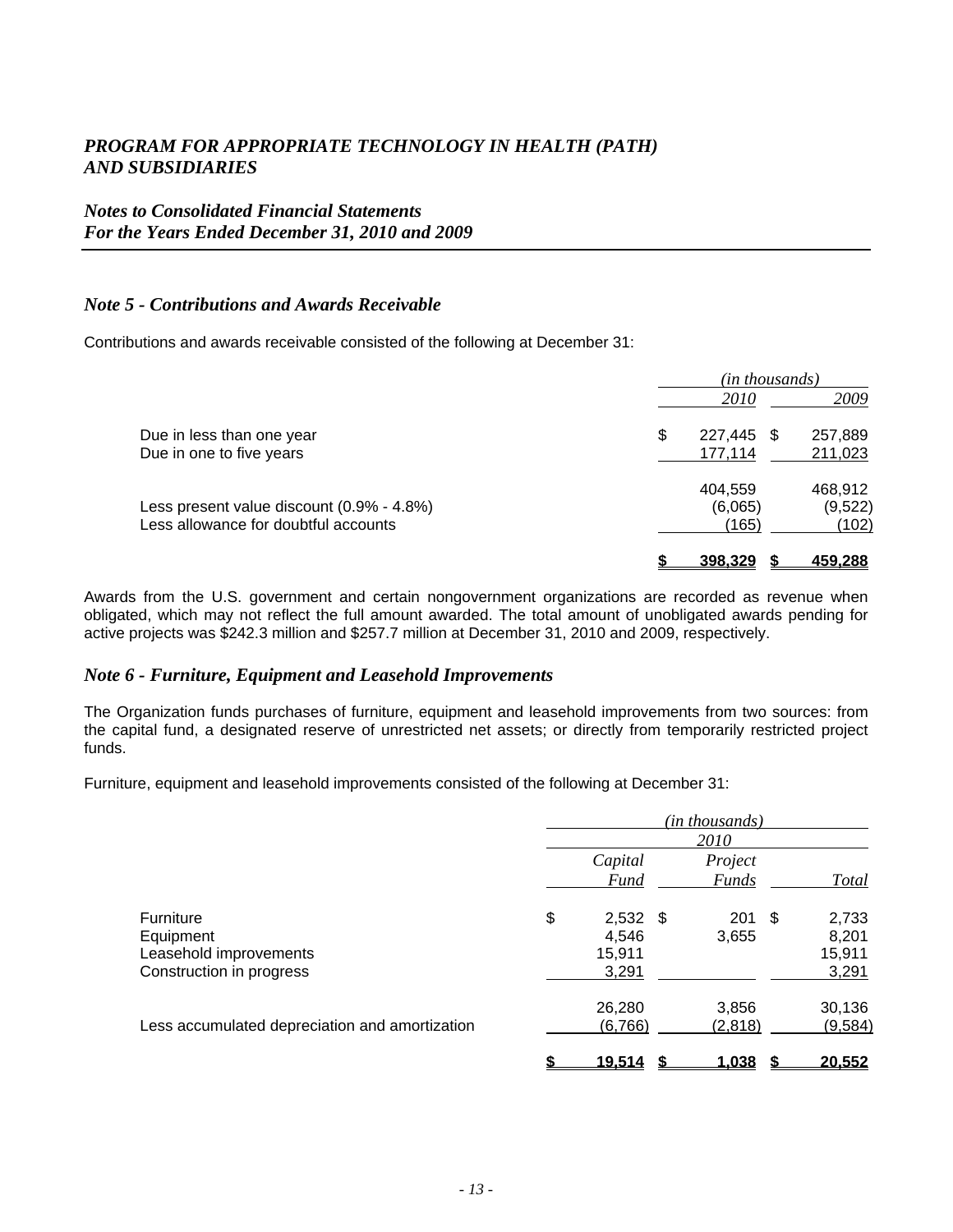### *Notes to Consolidated Financial Statements For the Years Ended December 31, 2010 and 2009*

#### *Note 6 - Continued*

|                                                | (in thousands) |             |      |                  |  |                |
|------------------------------------------------|----------------|-------------|------|------------------|--|----------------|
|                                                | 2009           |             |      |                  |  |                |
|                                                |                | Capital     |      | Project          |  |                |
|                                                |                | <b>Fund</b> |      | <b>Funds</b>     |  | Total          |
| Furniture                                      | \$             | 580         | - \$ | $224 \text{ } $$ |  | 804            |
| Equipment                                      |                | 3,825       |      | 3,762            |  | 7,587          |
| Leasehold improvements                         |                | 7,142       |      |                  |  | 7,142          |
| Construction in progress                       |                | 13,103      |      |                  |  | 13,103         |
|                                                |                | 24,650      |      | 3,986            |  | 28,636         |
| Less accumulated depreciation and amortization |                | (8, 817)    |      | (2,958)          |  | (11, 775)      |
|                                                |                | 15,833      |      | 1,028            |  | <u> 16.861</u> |

#### *Note 7 - Patent*

The Organization holds a patent for the UltraRice Technology for fortified rice originally valued at \$3.3 million. The patent was issued in March 1995 and expires in March 2015. The patent is being amortized over its expected useful life of 18.25 years. Accumulated amortization totaled \$2.5 million and \$2.3 million as of December 31, 2010 and 2009, respectively.

#### *Note 8 - Line of Credit*

The Organization has a revolving line of credit for up to \$1 million with a commercial bank for working capital purposes available through May 1, 2012. Interest on the line is at LIBOR plus 1.50%. The credit facility available to PATH is reduced by Standby Letters of Credit (SBLC) under \$300,000 associated with various lease commitments. PATH has an additional SBLC for \$361,000 associated with a domestic lease commitment that was obtained in 2010. No amounts were outstanding under the line of credit or SBLCs at December 31, 2010 or 2009. The line of credit is secured by the Organization's personal property.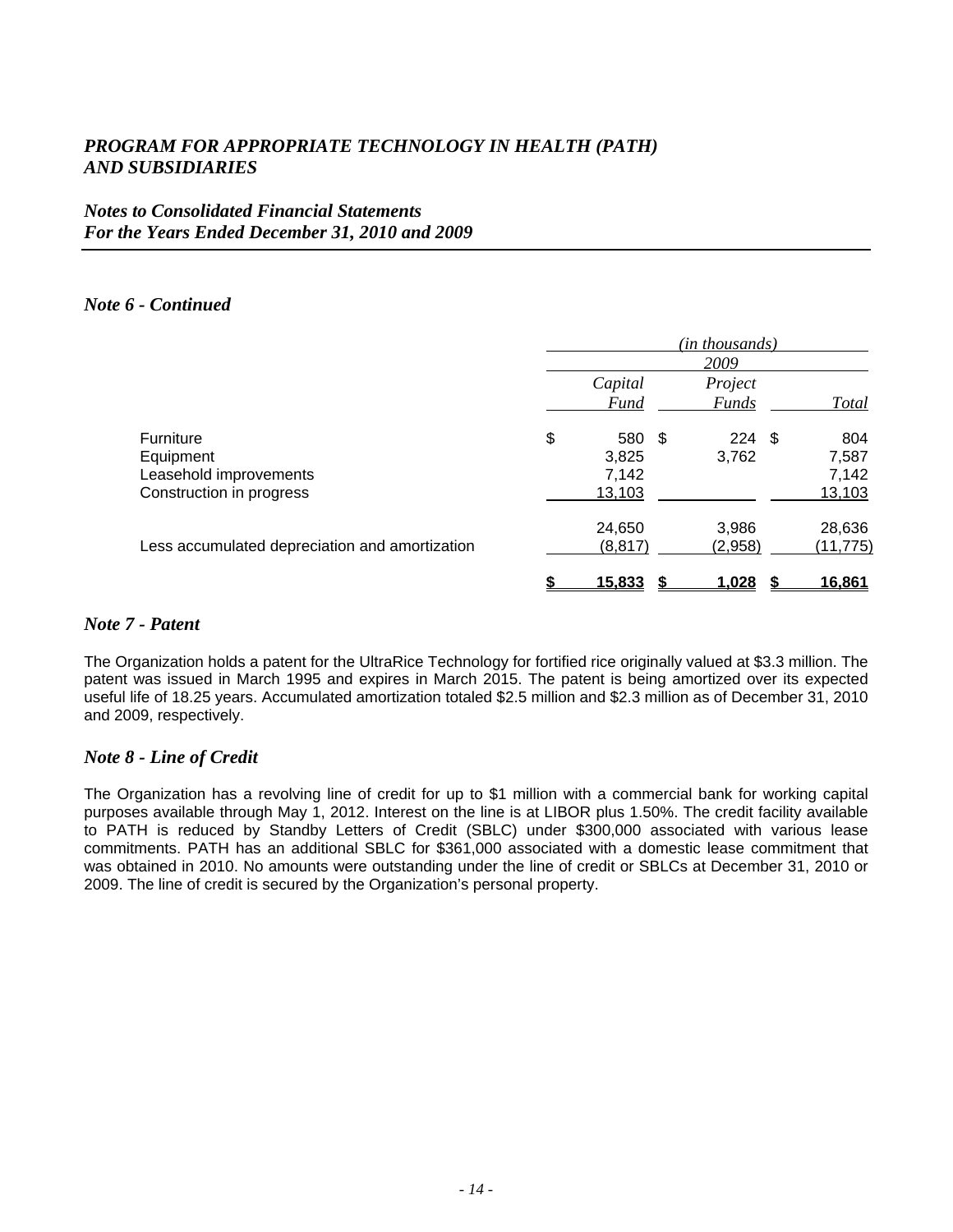### *Notes to Consolidated Financial Statements For the Years Ended December 31, 2010 and 2009*

### *Note 9 - Notes Payable*

Notes payable consisted of the following at December 31:

|                                                                                                                                                                                                                                                                                                                                                                                                                                                                                                                          | (in thousands) |                   |  |       |
|--------------------------------------------------------------------------------------------------------------------------------------------------------------------------------------------------------------------------------------------------------------------------------------------------------------------------------------------------------------------------------------------------------------------------------------------------------------------------------------------------------------------------|----------------|-------------------|--|-------|
|                                                                                                                                                                                                                                                                                                                                                                                                                                                                                                                          |                | 2010              |  | 2009  |
| Note payable to a commercial bank maturing December 1, 2014. Interest<br>payments fluctuate based on the LIBOR rate BBA plus 1.65% (1.91%<br>and 1.88% at December 31, 2010 and 2009, respectively). Principal is<br>payable in monthly installments of \$41,667 with remaining balance due<br>December 1, 2014. The note is secured by the Organization's personal<br>property. The note includes certain restrictive covenants including the<br>requirement for the Organization to maintain certain financial ratios. | \$             | 4,500 \$          |  | 5,000 |
| Program-related investment from a private foundation in the form of a<br>note payable maturing November 2019. Interest is paid at a 2% fixed<br>rate. Quarterly principal and interest payments of \$69,114 are required.<br>The note is secured by the Organization's trade fixtures, equipment and<br>furnishings. The note includes certain restrictive covenants including the                                                                                                                                       |                |                   |  |       |
| requirement for the Organization to maintain certain financial ratios.                                                                                                                                                                                                                                                                                                                                                                                                                                                   |                | 2,214             |  | 2,443 |
| Note payable to a commercial bank maturing July 2012. Interest<br>payments fluctuate based on the one-month LIBOR rate plus 0.95%<br>(1.19% at December 31, 2009). The note was repaid in full in January                                                                                                                                                                                                                                                                                                                |                |                   |  |       |
| 2010.                                                                                                                                                                                                                                                                                                                                                                                                                                                                                                                    |                |                   |  | 853   |
|                                                                                                                                                                                                                                                                                                                                                                                                                                                                                                                          |                | 6.714             |  | 8.296 |
| Maturities of notes payable are as follows:                                                                                                                                                                                                                                                                                                                                                                                                                                                                              |                |                   |  |       |
| Year Ending December 31, (in thousands)                                                                                                                                                                                                                                                                                                                                                                                                                                                                                  |                |                   |  |       |
| 2011<br>2012<br>2013                                                                                                                                                                                                                                                                                                                                                                                                                                                                                                     | \$             | 734<br>739<br>744 |  |       |
| 2014                                                                                                                                                                                                                                                                                                                                                                                                                                                                                                                     |                | 3,248             |  |       |
| 2015<br>Thereafter                                                                                                                                                                                                                                                                                                                                                                                                                                                                                                       |                | 253<br>996        |  |       |
|                                                                                                                                                                                                                                                                                                                                                                                                                                                                                                                          |                |                   |  |       |
|                                                                                                                                                                                                                                                                                                                                                                                                                                                                                                                          |                | 6,714             |  |       |

Interest expense on notes payable totaled \$138,000 and \$27,000 for the years ended December 31, 2010 and 2009, respectively.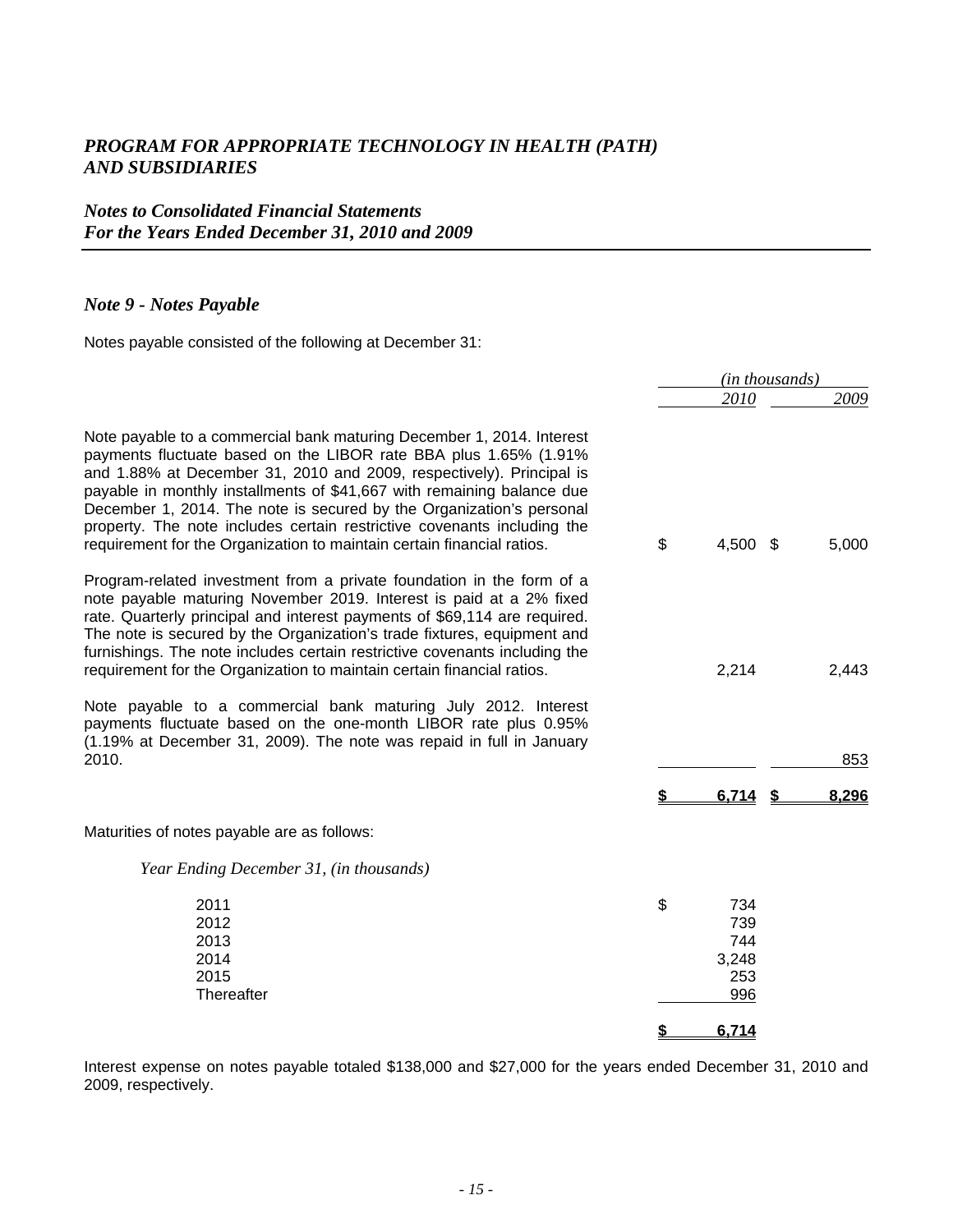### *Notes to Consolidated Financial Statements For the Years Ended December 31, 2010 and 2009*

#### *Note 10 - Self-Insurance Reserve*

The Organization maintains a research insurance program made up of a Self-Insured Retention (SIR) reserve fund and an excess insurance policy. The Organization's SIR program covers claims up to \$250,000 per incident and is funded by allocations to programs that are conducting clinical trials involving human subjects. As of December 31, 2010, \$2.2 million has been funded and set aside in the reserve. It is anticipated that additional planned annual allocations and interest income will add to the reserve going forward. Additionally, the Organization carries an excess insurance policy to cover any potential claims from \$250,000 to \$10 million.

#### *Note 11 - Unrestricted Net Assets*

Unrestricted net assets consisted of the following at December 31:

|                                   | (in thousands) |               |      |        |
|-----------------------------------|----------------|---------------|------|--------|
|                                   |                | 2010          |      | 2009   |
| <b>Capital Fund</b>               | \$             | 2,000         | - \$ | 2,000  |
| <b>Catalyst Fund</b>              |                | 2,315         |      | 2,223  |
| Reach Fund                        |                | 1,500         |      |        |
| <b>FIPI</b>                       |                | 57            |      | 88     |
| Patent                            |                | 762           |      | 941    |
| <b>Board-Designated Endowment</b> |                | 2,389         |      | 1,827  |
| FTT (Operations)                  |                | 77            |      | 77     |
| FTT (Corpus)                      |                | 2,019         |      | 2,027  |
| Self-Insured Retention Reserve    |                | 2,246         |      | 2,243  |
| <b>Special Project Fund</b>       |                | 62            |      | 62     |
| Undesignated                      |                | 4,722         |      | 5,988  |
|                                   |                | <u>18.149</u> |      | 17.476 |

The following is a description of board designated unrestricted net assets:

Capital Fund - Represents the portion of net assets attributed to the net book value of fixed assets and amounts designated for future purchases of fixed assets, net of any related loan balance.

Catalyst Fund - Represents a fund established by the Organization that consists of donor contributions that serve as a key source of innovation funding; funds that support new initiatives, leverage major grants and meet critical organizational needs.

Reach Fund - Represents a fund established by the Organization that consists of donor contributions to expand and deepen the Organization's geographic reach, accelerate the development and introduction of health technologies, deliver integrated packages of health solutions, and build organizational infrastructure including investing in people and systems for the future.

FIPI - The Fund for Intellectual Property and Innovation (FIPI) (formerly The Fund for Health Technologies - FHT) is a reserve generated by net royalty earnings and license fees resulting from the licensing and/or transfers of technologies. The funds are used for patent application and maintenance, and the advancement of technologies.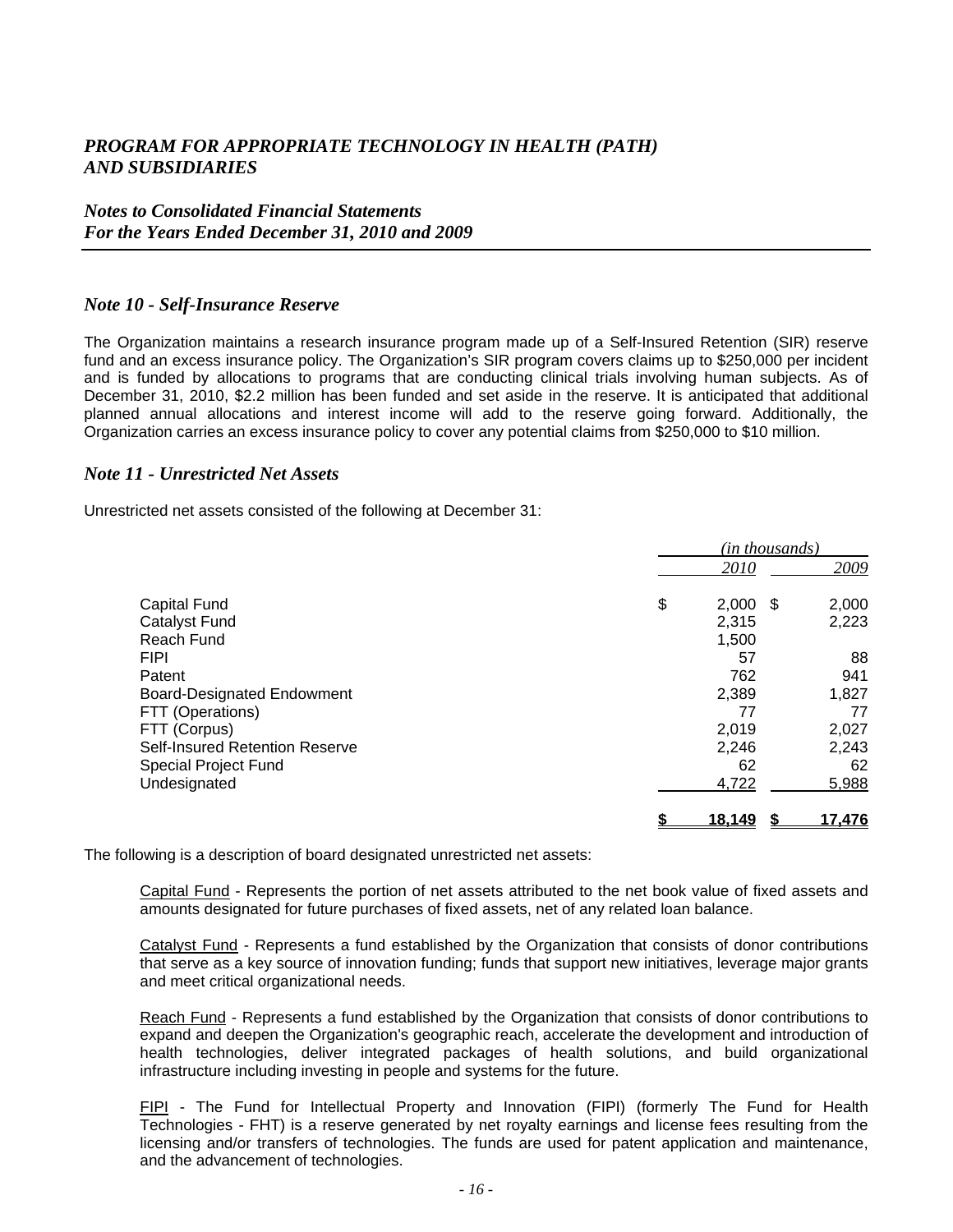### *Notes to Consolidated Financial Statements For the Years Ended December 31, 2010 and 2009*

#### *Note 11 - Continued*

Patent - Represents the net value of the donated UltraRice Patent (see Note 7).

Board-Designated Endowment - The endowment that is included in unrestricted net assets represents amounts designated by the Board.

FTT (Operations) - The Fund for Technology Transfer (FTT) Operations fund is a reserve generated by net operating earnings of FTT. The reserve is used to supplement funding for operating costs.

FTT (Corpus) - The FTT Corpus fund represents funds available for lending. Funds are either out on loan or are invested in interest bearing accounts. Income on these funds is used for funding FTT Operations.

Self-Insured Retention Reserve **-** The amount funded to date to pay the Organization's share of any claims resulting from settlement or judgment of actions as a result of clinical trials (see Note 10).

Special Project Fund - The special project fund is a reserve of unrestricted funding that will be applied to specific programs.

#### *Note 12 - Endowment*

The Organization's endowment consists of a number of funds established for a variety of purposes. Its endowment includes both donor-restricted endowment funds and funds designated by the Board to function as an endowment (quasi-endowment). As required by United States generally accepted accounting principles, net assets associated with endowment funds, including quasi-endowments, are classified and reported based on the existence or absence of donor-imposed restrictions.

The Board of Directors of the Organization adopted provisions of the Washington State Prudent Management of Institutional Funds Act (PMIFA) during the year ended December 31, 2009. The Organization has interpreted the law as requiring the preservation of the fair value of the original gift as of the gift date of the donor-restricted endowment funds absent explicit donor stipulations to the contrary. As a result of this interpretation, the Organization classifies as permanently restricted net assets (a) the original value of gifts donated to the permanent endowment, and (b) the original value of subsequent gifts to the permanent endowment. The remaining portion of the donor-restricted endowment fund that is not classified in the permanently restricted net assets is classified as temporarily restricted net assets until those amounts are appropriated for expenditures by the Organization in a manner consistent with the standard of prudence described by PMIFA.

In accordance with PMIFA, the Organization considers the following factors in making a determination to appropriate or accumulate donor-restricted endowment funds: 1) duration and preservation of the endowment fund; 2) the purposes of the Organization and the endowment fund; 3) general economic conditions; 4) effect of inflation or deflation; 5) the expected total return from income and the appreciation of investments; 6) other resources of the Organization; and, 7) the investment policy of the Organization.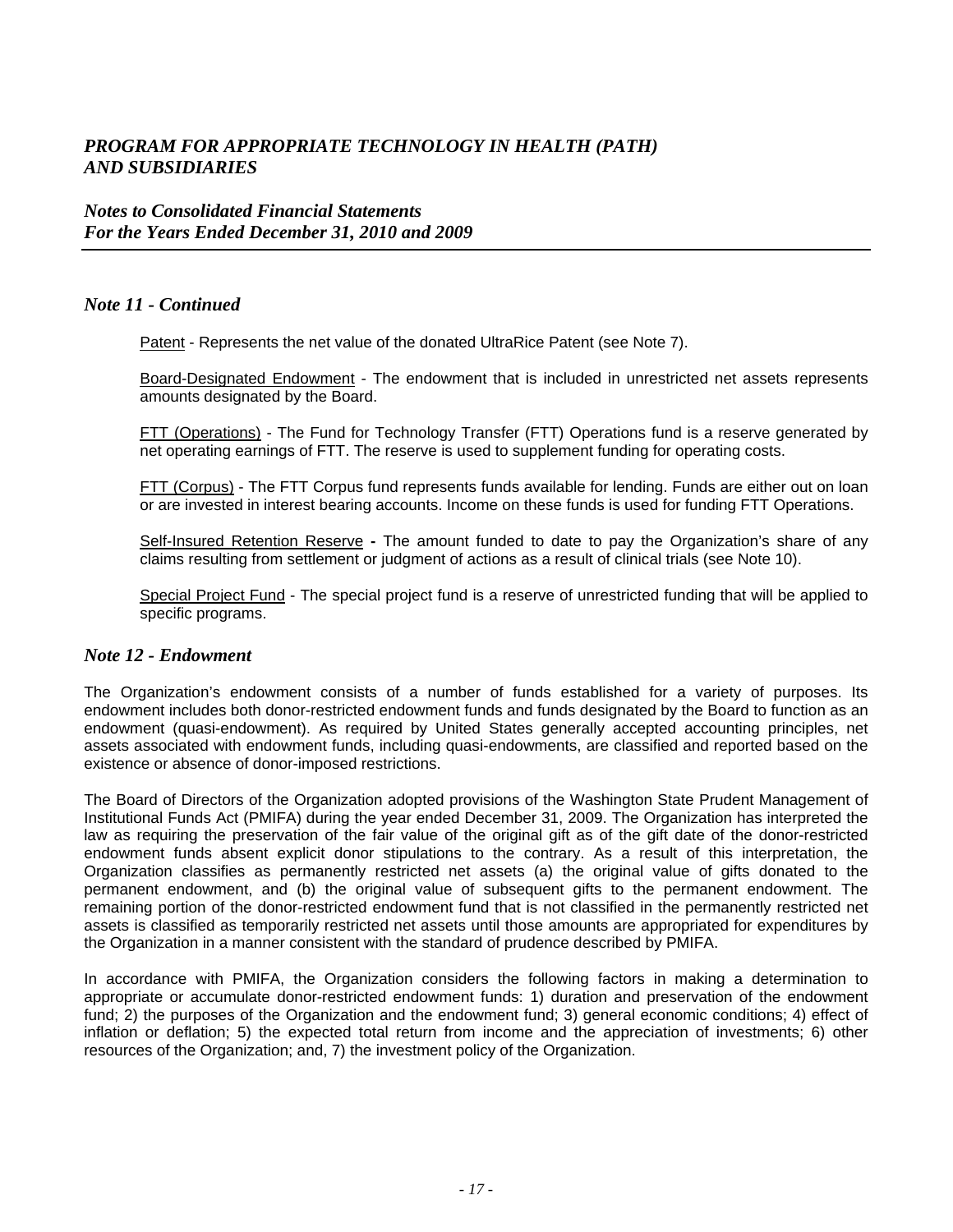# *Notes to Consolidated Financial Statements For the Years Ended December 31, 2010 and 2009*

#### *Note 12 - Continued*

Endowment net assets consisted of the following at December 31:

|                                                                            | (in thousands)<br>2010 |       |    |                                         |  |                           |      |                |
|----------------------------------------------------------------------------|------------------------|-------|----|-----------------------------------------|--|---------------------------|------|----------------|
|                                                                            |                        |       |    |                                         |  |                           |      |                |
|                                                                            | Unrestricted           |       |    | <i>Temporarily</i><br>Restricted        |  | Permanently<br>Restricted |      | Total          |
| Donor restricted endowment funds<br>Board designated quasi-endowment funds | \$                     | 2,389 | \$ | $916 \text{ } $$                        |  | 3,367                     | - \$ | 4,283<br>2,389 |
|                                                                            |                        | 2,389 |    | 916                                     |  | 3,367                     |      | 6,672          |
|                                                                            | (in thousands)         |       |    |                                         |  |                           |      |                |
|                                                                            | 2009                   |       |    |                                         |  |                           |      |                |
|                                                                            | Unrestricted           |       |    | <i>Temporarily</i><br><b>Restricted</b> |  | Permanently<br>Restricted |      | Total          |
|                                                                            |                        |       |    |                                         |  |                           |      |                |
| Donor restricted endowment funds<br>Board designated quasi-endowment funds | \$                     | 1,827 | \$ | 752 \$                                  |  | $3,365$ \$                |      | 4,117<br>1,827 |
|                                                                            |                        | 1,827 |    | 752                                     |  | 3,365                     |      | 5,944          |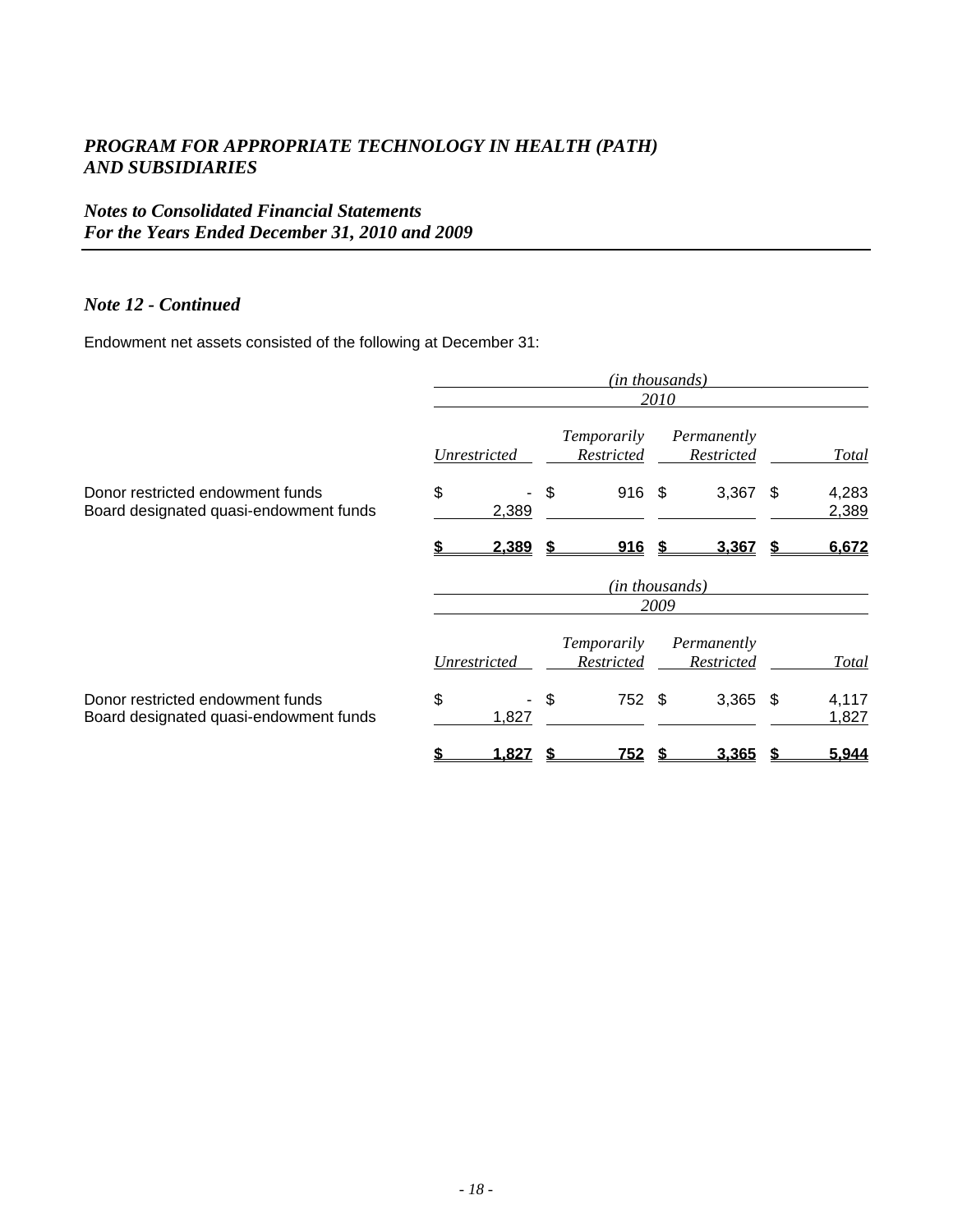# *Notes to Consolidated Financial Statements For the Years Ended December 31, 2010 and 2009*

#### *Note 12 - Continued*

Changes to endowment net assets are as follows for the years ended December 31:

|                                                                                                    | (in thousands)   |                           |                              |                |  |
|----------------------------------------------------------------------------------------------------|------------------|---------------------------|------------------------------|----------------|--|
|                                                                                                    | 2010             |                           |                              |                |  |
|                                                                                                    | Unrestricted     | Temporarily<br>Restricted | Permanently<br>Restricted    | <b>Total</b>   |  |
| Endowment net assets, December 31, 2008                                                            | $1,389$ \$<br>\$ | $\mathbf{r}$              | $\mathfrak{S}$<br>$3,363$ \$ | 4,752          |  |
| Endowment investment return-<br>Interest and dividends<br>Realized and unrealized gains and losses | 64<br>416        | 93<br>617                 |                              | 157<br>1,033   |  |
| Total endowment investment return                                                                  | 480              | 710                       |                              | 1,190          |  |
| Contributions                                                                                      |                  |                           | $\overline{2}$               | $\overline{2}$ |  |
| Transfer to comply with PMIFA                                                                      | (42)             | 42                        |                              |                |  |
| Endowment Net Assets, December 31, 2009                                                            | 1,827            | 752                       | 3,365                        | 5,944          |  |
| Endowment investment return-<br>Interest and dividends<br>Realized and unrealized gains and losses | 63<br>197        | 112<br>354                |                              | 175<br>551     |  |
| Total endowment investment return                                                                  | 260              | 466                       |                              | 726            |  |
| Contributions                                                                                      |                  |                           | $\overline{2}$               | $\overline{2}$ |  |
| Transfer to comply with PMIFA                                                                      | 302              | (302)                     |                              |                |  |
| Endowment Net Assets, December 31, 2010                                                            | 2,389            | 916                       | 3.367                        | 6,672          |  |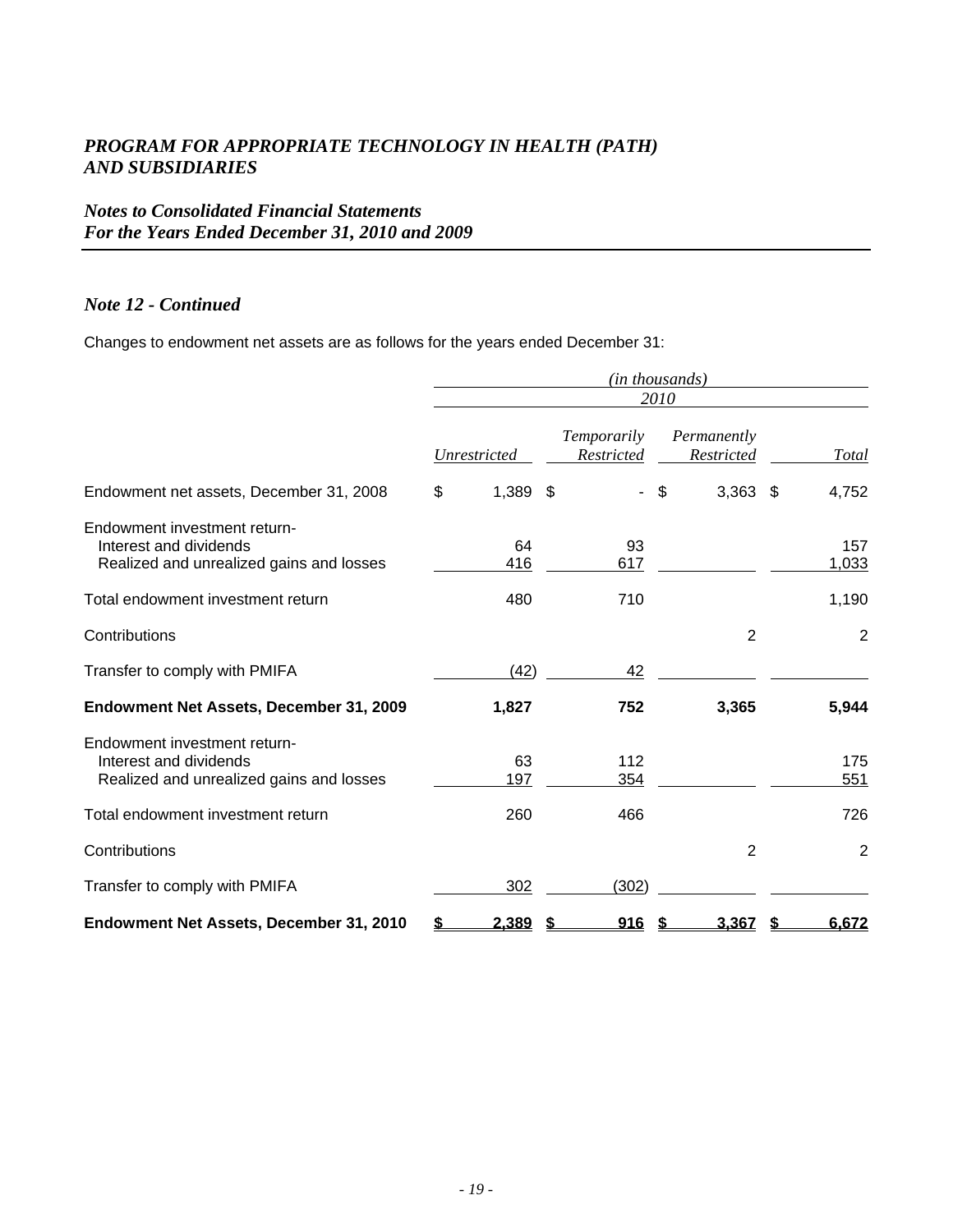#### *Notes to Consolidated Financial Statements For the Years Ended December 31, 2010 and 2009*

#### *Note 12 - Continued*

The Organization has adopted investment and spending policies for endowment assets that attempt to provide a predictable stream of funding to programs supported by its endowment while seeking to maintain the purchasing power of the endowment assets. Endowment assets include those assets of donor-restricted funds that the Organization must hold in perpetuity or for donor-specified periods as well as board-designated funds. Under this policy, as approved by the Board of Directors, the endowment assets are invested in mutual funds to ensure a broad diversification among investment styles, sectors, industries, market capitalizations and credit quality. These vehicles offer the advantages of economies of scale, greater liquidity, broader diversification, cost efficiency, lower transaction costs and low minimum investment requirements not available through separate account management. The performance objective for the total endowment investment portfolio is to achieve an annualized investment return, net of fees, which will exceed a composite index composed of 40% Barclays Capital Aggregate Index and 60% S&P 500 Index. Performance is monitored quarterly over rolling one-year, three-year and fiveyear periods. The Organization expects its endowment funds, over time, to provide an average rate of return of approximately 5% annually. Actual returns in any given year may vary from this amount based on current market conditions.

To satisfy its long-term rate-of-return objectives, the Organization relies on a total return strategy in which investment returns are achieved through both capital appreciation (realized and unrealized) and current yield (interest and dividends). The Organization targets a diversified asset allocation between two asset classes: 40% fixed income and 60% equity investments to achieve its long-term return objectives within prudent risk constraints.

The Organization has established an endowment spending policy for appropriating a maximum distribution in support of PATH's programs each year. In establishing this policy, the Organization considered the long-term expected return on its endowment and the need for that return to provide additional protection for any necessary adjustment to the value of the endowment for inflation. In order to sustain the real value of the endowment, the long-term return of the endowment should meet or exceed spending plus inflation as measured by an appropriate benchmark, such as the Consumer Price Index (CPI). To protect the essential value of the endowment against the expected impact of inflation, the Finance Committee sets a payout rate for the endowment's income that provides a prudent rate of real growth of endowment funds while also providing a relatively constant funding stream in support of PATH's current expenditures for programs. In determining each year's level of distribution, PATH will be governed by a spending policy which seeks to distribute up to 5 percent of the market value of the endowment investment portfolio, calculated based on the prior year's ending balance. This is consistent with the Organization's objective to maintain the purchasing power of the endowment assets held in perpetuity or for a specified term as well as to provide additional real growth through new gifts and investment return. There was no appropriation made during the years ended December 31, 2010 or 2009 due to market factors.

#### *Note 13 - Employee Benefits*

The Organization sponsors a defined contribution 401(k) plan (the Plan). Under the Plan employees may elect to contribute up to 75% of their pre-tax salaries. The Organization will match the employee's contribution monthly at a ratio of 1:1 for the first 2%, 2:1 for the next 4% with a maximum employer contribution equal to 4% of pre-tax salary. Employer matching contributions to the Plan are fully vested after one year of completed service. Employee optional contributions in the Plan vest immediately. In addition, the Organization may make a voluntary employer contribution of up to 8% of employees' base compensation. Voluntary employer contributions to the Plan vest at a rate of 20% for each completed year of service. All regular U.S. hire employees are eligible to enter the Plan on the first of the month after completing three months of employment. PATH also offers an optional Roth 401(k) plan.